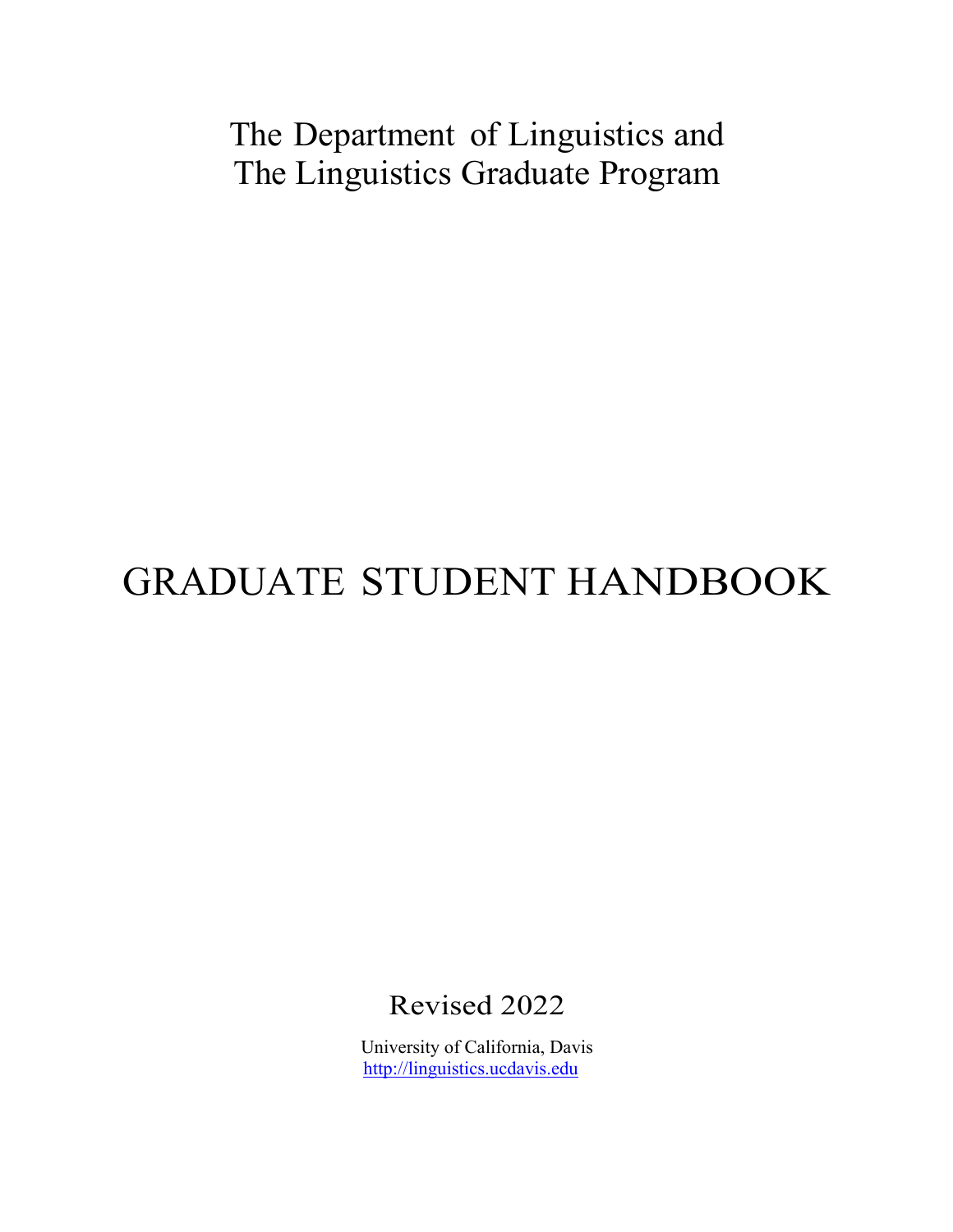## **I. GENERAL INTRODUCTION**

Welcome to graduate study in the Department of Linguistics and the Linguistics Graduate Program at UC Davis! This handbook is intended to provide you with information about the workings of the graduate programs, what the requirements are, what you need to do, and when you need to do it. It is likely that it will not answer all of the questions that you might have about the program, but it should provide a starting point.

The Graduate Personnel may be able to answer questions not addressed in the handbook.

*Graduate Coordinator -* This is a staff position. The Graduate Coordinator is responsible for making sure that all of the administrative matters having to do with linguistics graduate students are handled properly. The Graduate Coordinator is:

• Stephanie Fallas, 470 Kerr Hall, 530-752-3464, sfallas@ucdavis.edu

*Graduate Advisor(s)* **-** This is the faculty member responsible for counseling graduate students about courses they should be taking, financial aid for which they may be eligible, and so on. The Graduate Advisor's signature is required on a number of official forms. The current Graduate Advisors are:

- Vai Ramanathan, 276 Kerr Hall, vramanathan@ucdavis.edu
- Emily Morgan, 264 Kerr Hall, eimorgan@ucdavis.edu

*Graduate Program Director* - This is the faculty member responsible for the Graduate Program in Linguistics. The Graduate Program Director's signature is required on various forms, and in addition, the Graduate Program Director also serves as an alternate Graduate Advisor, and so can sign forms requiring the Graduate Advisor's signature, if the regular Advisor is not available. The current Graduate Program Director is:

• Santiago Barreda, 265 Kerr Hall, sbarreda@ucdavis.edu

*Department Chair* - This is the faculty member responsible for administrative oversight of the Linguistics Department. The department chair is available to consult with graduate students on matters concerning the Department. The Chair's signature is also required on certain forms. The current Department Chair is:

• Raul Aranovich, 277 Kerr Hall, raranovich@ucdavis.edu

The other Department and Graduate Program faculty members are available to consult with graduate students about course work, research possibilities, thesis topics, career opportunities, etc.

## **II. THE LINGUISTICS GRADUATE PROGRAM**

The Linguistics Graduate Program combines the talents and skills of faculty members from a variety of academic departments, including Linguistics, Philosophy, Psychology, Education, French, Spanish, East Asian Studies, and English. Students are thus afforded the opportunity of working with faculty representing a variety of disciplinary perspectives.

The Linguistics Department at UC Davis offers both an MA degree and a Ph. D. degree. Students may be admitted to the Ph.D. program and earn an MA degree en route or may be admitted directly to the MA program.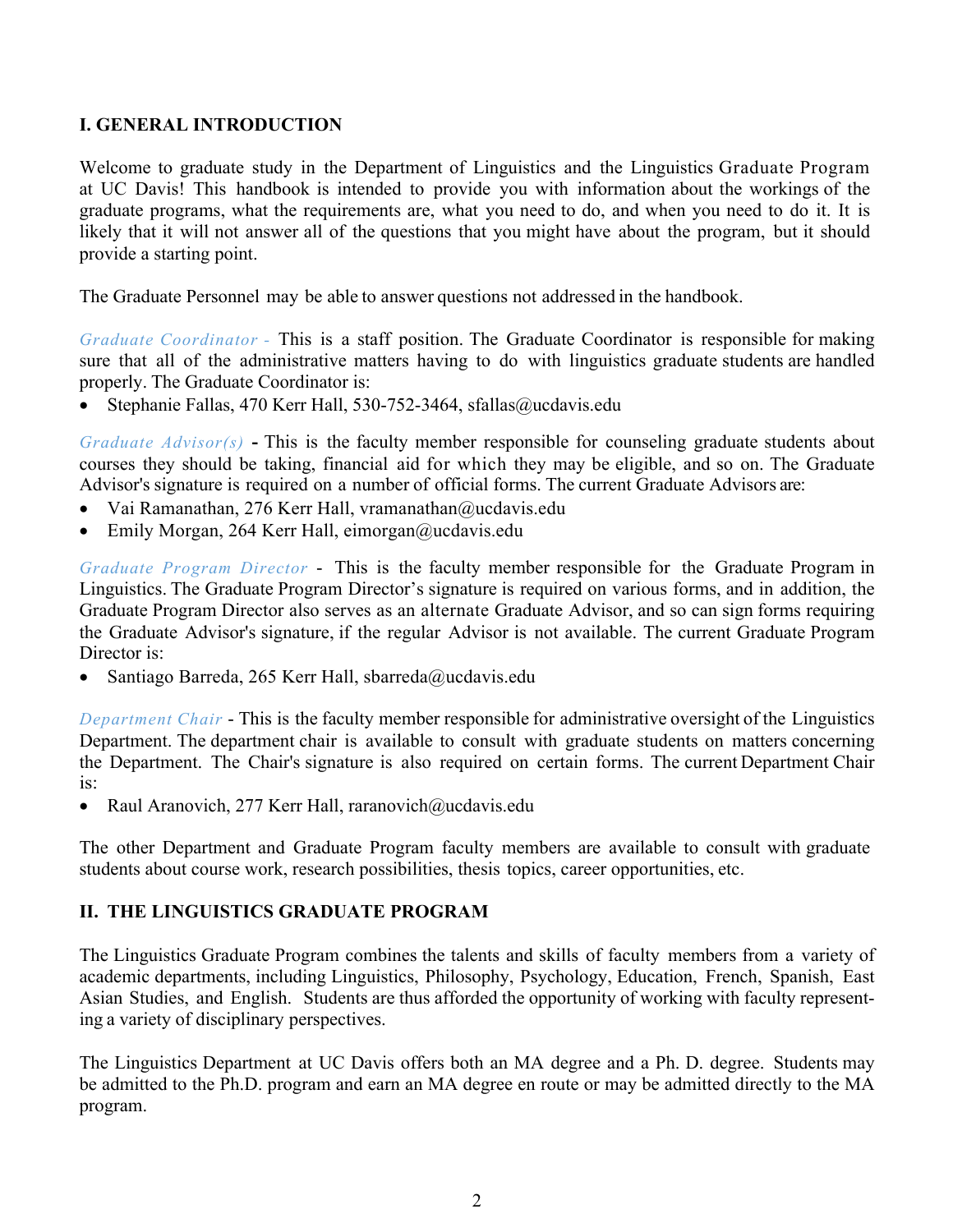## **III. THE M.A. PROGRAM IN LINGUISTICS**

The Linguistics Graduate Program at UC Davis offers both an MA degree and a Ph. D. degree. Students may be admitted to the Ph.D. program and earn an MA degree en route or may be admitted directly to the MA program.

## **1 Admissions Requirements**

Applicants for admission to the Linguistics M.A. program must meet the University of California minimum requirements for admission. In addition, consideration for program admission requires:

- A bachelor's degree with a minimum GPA of 3.0.
- English proficiency examination for international applicants who have not studied at an English speaking University, with one of the following minimum scores:
	- o 100 on the TOEFL iBT
	- o 7 on the IELTS (overall band score)
	- o 600 on the TOEFL paper test
	- o 250 on the TOEFL computer-based test
- Three letters of recommendation.
- Official transcripts.
- Office of Graduate Studies online application, including a Statement of Purpose and a Personal History Statement, with fee by the stated admission deadline

Applications are accepted in Fall Quarter for the next Fall entering class. The application deadline is listed in the UC Davis Linguistics Department website (https://linguistics.ucdavis.edu/graduate/apply). Admissions decisions are made on a case-by case basis based on a holistic review of each candidate's application. Meeting some or all of these criteria does not guarantee admission, but merely eligibility. The decision to recommend admission to the Dean of Graduate Studies will be made by the Program Admissions Committee on the basis of available space and the competitiveness of applicants compared to the eligible pool.

Students admitted to the Ph.D. program may earn an M.A. degree *en route*.

#### **(a) Prerequisites**

In addition to the admission requirements stated above, applicants are expected to have passed the equivalent of at least one course from each of the following subject areas (as examples, applicable UC Davis courses are listed in parentheses):

syntax (e.g., Linguistics 103B, Linguistics 131)

phonology (e.g., Linguistics 103A, Linguistics 111)

and the equivalent of at least two other language structure courses in one or more other areas, such as phonetics (e.g., Linguistics 112), morphology (e.g., Linguistics 121), semantics (e.g., Linguistics 141), or comparative/historical linguistics (e.g., Linguistics 150, Linguistics 151, Linguistics 152).

## **(b) Deficiencies**

Coursework deficiencies (missing prerequisites) should be made up by the end of the first academic year following initial enrollment by earning a letter grade of "B" or better in courses approved by the graduate advisor.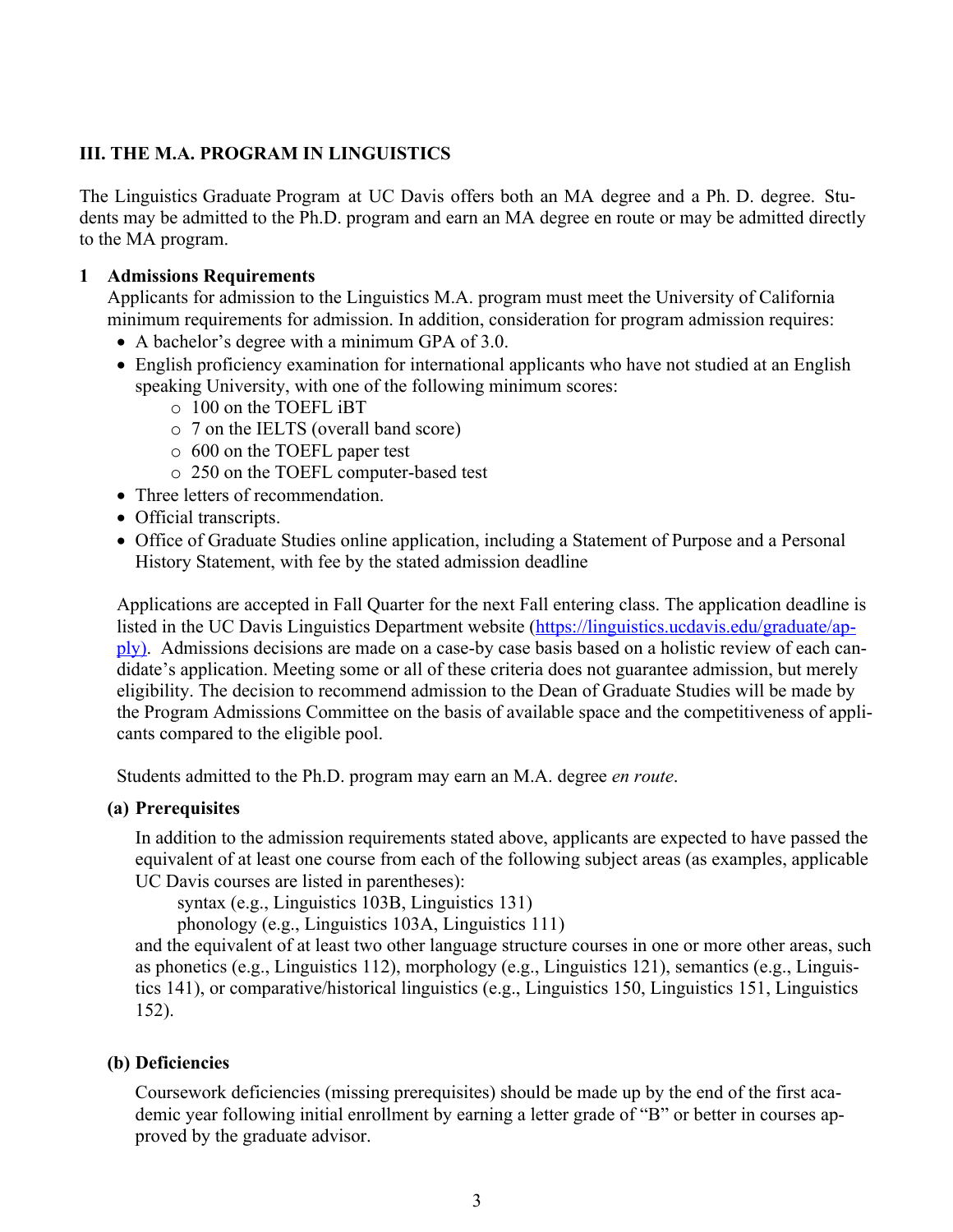## **2 Master's Plan**

This program offers an M.A. degree following PLAN II. At a minimum, 36 units of coursework are required, at least 18 of which must be graduate level courses in the major field. A comprehensive final examination in the major subject is required of each candidate. No thesis is required.

## **3 Course Requirements**

## **a) Core courses (8 units)**

- LIN 211 Advanced Phonological Theory and Analysis OR LIN 212 Advanced Phonetics (4 units)
- LIN 231 Advanced Syntactic Theory and Analysis (4 units)

## **b) Elective courses (28 units)**

28 units of additional coursework (exclusive of 299, 396 and prerequisite units), chosen with the guidance and approval of the graduate advisor. All courses must be selected from among those that can satisfy course requirements for the Ph.D. degree (see section 3 of the Ph.D. Requirements), for example:

LIN 241 Advanced Semantics (4 units)

LIN 250 Principles of Typological Linguistics (4 units)

LIN 251 Principles of Historical Linguistics (4 units)

LIN 253 Speech Perception (4 units)

LIN 260 Variation in Speech Communities (4 units)

LIN 263 Discourse Analysis: Text in Context (4 units)

LIN 264 Current Issues in Language and Gender (4 units)

LIN 275 Neurobiology of Language (4 units)

LIN 280 Theories of Second Language Acquisition (4 units)

LIN 281 Research Methods in TESOL/SLD (4 units)

LIN 282 Individual and Social Aspects of Bilingualism (4 units)

LIN 283 Politics of Bi and Multilingual Literacies (4 units)

LIN 289 Pedagogical Applications of Second Language Acquisition Theory (4 units)

## **c) English Language Requirement**

Students who have not obtained a previous degree at an approved English-medium institution or demonstrated English-language proficiency through an appropriate exam (e.g. TOEFL) are required to complete appropriate English-language courses, as described in the policy *Graduate Student Course Requirements – English as Second Language* (GC2018-02). Courses taken in satisfaction of this requirement do not count towards the units required for graduation.

## d) **Summary**

M.A. students must complete 36 units of coursework (exclusive of 299, 396, and prerequisite units), which include 8 units of core coursework, and 28 elective units. Full-time students must enroll for 12 units per quarter including research, academic and seminar units. Courses that fulfill any of the program course requirements may not be taken S/U unless the course is normally graded S/U. Once course unit requirements are completed, students can take additional classes as needed while completing their Comprehensive Examination (Plan II), although the 12 units per quarter are generally fulfilled with a research class (299) and perhaps seminars. Per UC regulations students should not ordinarily enroll in more than 12 units of graduate level courses (200) or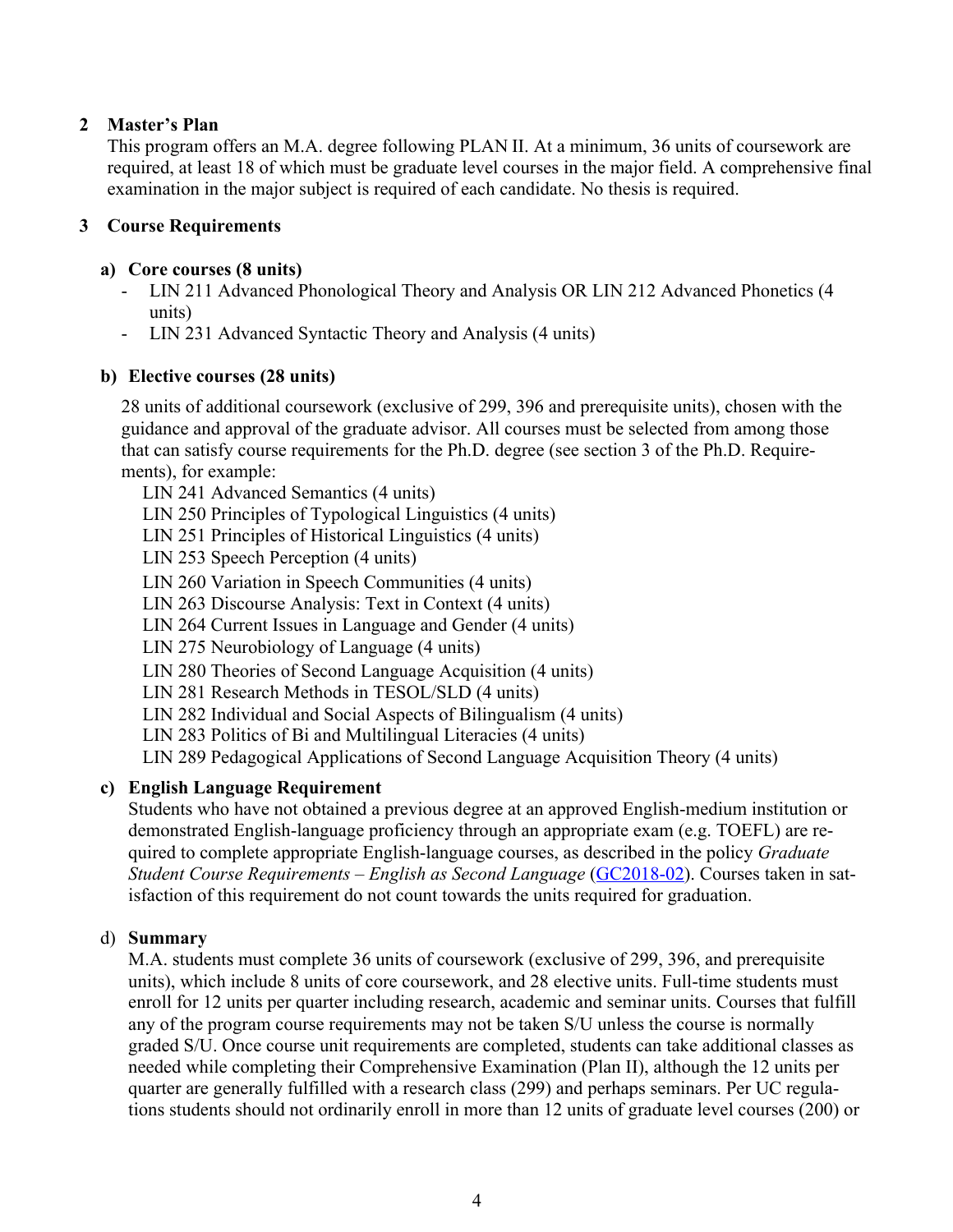more than 16 units of combined undergraduate and graduate level (100, 200, 300) courses per quarter.

## **4 Special Requirements**

## **(a) Language Other than English**

All students must have basic proficiency in a language other than English, as demonstrated by one of the following:

- being a native speaker of a language other than English,
- attending a post-secondary school, for at least two years, in which English is not the language of instruction,
- satisfying (prior to enrollment in the program) the equivalent of the foreign language requirement of the undergraduate major in Linguistics at UC Davis (https://ucdavis.pubs.curricunet.com/Catalog/lin), or
- passing either a reading exam or a speaking exam administered by a faculty member of the Linguistics graduate program or a proxy designated by the graduate advisor.

The reading exam involves translating a 500-word passage into English within two hours, with the assistance of a dictionary. A passing score requires both accurately translating the major points of the text into English and constructing the translation so that it makes sense in English. The speaking exam consists of a 5-10 minute conversation in a language other than English. A passing score requires showing ability to ask and answer questions on topics beyond the most immediate needs, such as personal history and leisure time activities. Either kind of exam can be administered for a signed language such as ASL, by using the visual or gestural modality corresponding to reading or speaking. The graduate advisor arranges the appropriate exam within four weeks from a written request from the student. The request must specify the type of exam (reading or speaking) and the language. If an exam is not passed, it may be retaken after further preparation. However, this requirement must be satisfied no later than the end of the  $6<sup>th</sup>$  quarter of study.

#### **(b) Change in Degree Objective**

Students whose initial degree objective is the M.A. degree may request to change their objective to the Ph.D. degree by submitting a petition to the admissions committee by January 15 for consideration for enrollment in the next Fall quarter. Such requests will be considered using the same strict criteria used for regular applications to the Ph.D. program. A recommendation for approval of the request will normally be contingent on completion of all requirements for the M.A. degree. Once a proposed change is approved by the admissions committee and the chair of the Linguistics graduate program and any contingencies have been met, the change can be made using the Change of Degree Objective form available from the Registrar's Office: http://registrar.ucdavis.edu/local\_resources/forms/D065-graduate-major-degree-change.pdf

## **5 Advising Structure and Mentoring**

The GRADUATE ADVISORS are recommended for appointment by the chair of the Linguistics graduate program to the Dean of Graduate Studies. Graduate Advisors play a consultative role in the formation of the comprehensive examination committee (as discussed in section 8) and are a resource for information on academic requirements, policies and procedures, and registration information. Each student is initially assigned to one of the graduate advisors by the chair of the graduate program. Graduate ad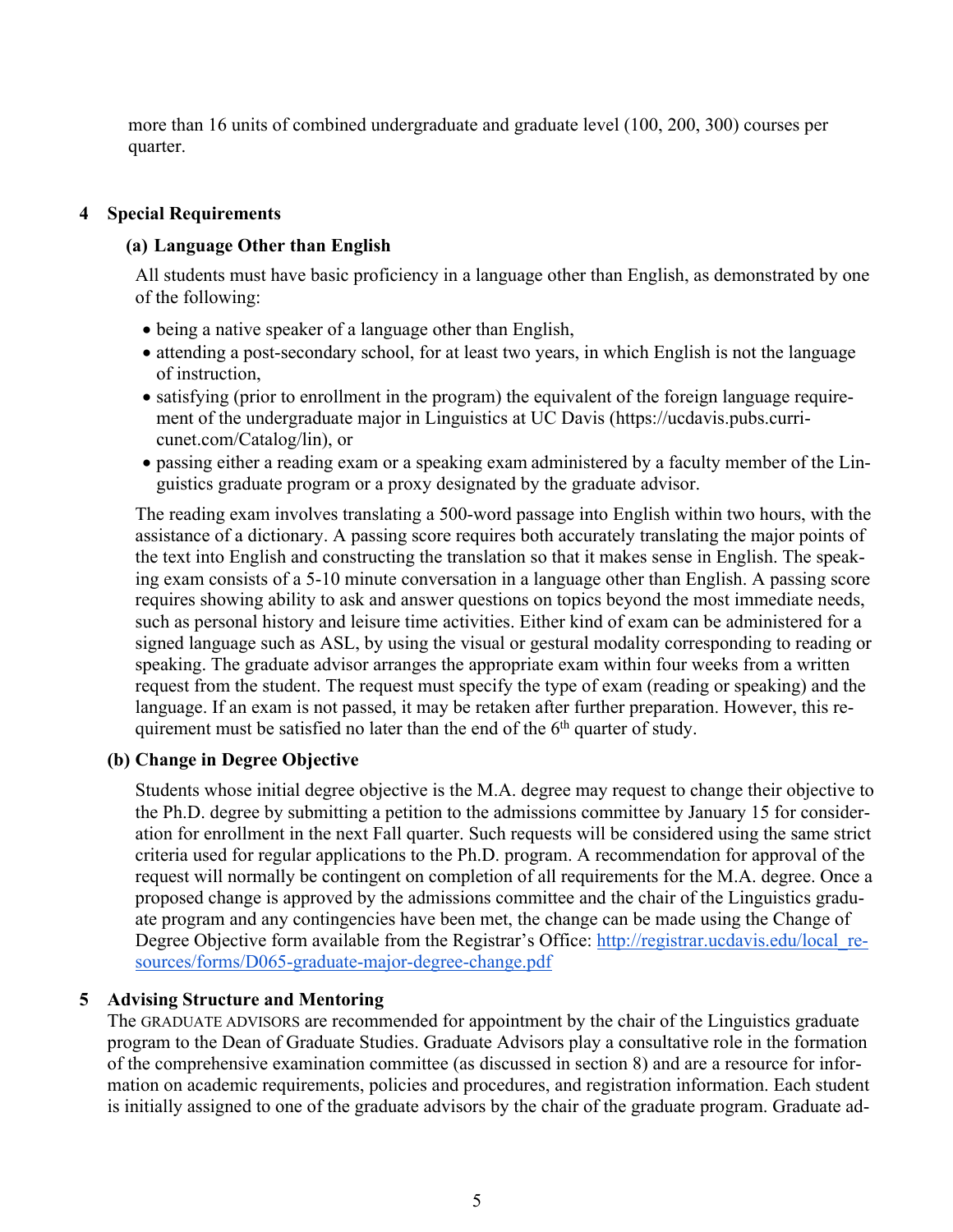visors may serve as the chair of the comprehensive exam committee. Students may, at any time, request a different graduate advisor assignment, if a choice is available. The MENTORING GUIDELINES can be found on Graduate Studies web site at https://grad.ucdavis.edu/sites/default/files/upload/files/grad-council/mentoring.pdf.

#### **6 Committees**

#### **(a) Admissions Committee**

Once the completed application, all supporting material, and the application fee have been received, the application will be submitted to the ADMISSIONS COMMITTEE. The admissions committee consists of four faculty members from the Linguistics graduate program. Based on a review of the entire application, a recommendation is made to accept or deny an applicant's request for admission. That recommendation is forwarded to the Dean of Graduate Studies for final approval of admission. Notification of admissions decisions will be sent by Graduate Studies. Applications are accepted in Fall Quarter for the next Fall entering class. The application deadline is listed in the UC Davis Linguistics Department website (https://linguistics.ucdavis.edu/graduate/apply).

#### **(b) Course Guidance**

The graduate advisor assists students in understanding the course requirements and in selecting courses. In selecting courses, students should take into account the Academic Senate regulation that all students must be enrolled in at least 12 units of coursework each quarter. This unit requirement can be satisfied with courses that meet the course requirements specified in section 3 and section 1a, as well as 299 (research) and 396 (teaching practicum) units.

#### **(c) Comprehensive Examination Committee**

The student, in consultation with the graduate advisor, nominates a chair and two other faculty members to serve on the COMPREHENSIVE EXAMINATION COMMITTEE. These nominations are approved by the chair of the Linguistics graduate program. The committee, which is to be constituted no later than the end of the  $4<sup>th</sup>$  quarter of study, guides the student's research, culminating in a paper that demonstrates a comprehensive understanding of his or her field of study, and determines the outcome of the exam, following the procedure discussed in section 8.

#### **7 Advancement to Candidacy**

Students must file an official application for Candidacy for the Degree of M.A. after completing onehalf of their course requirements and at least one quarter before completing all degree requirements. The Candidacy for the Degree of Master form can be found online at http://www.gradstudies.ucdavis.edu/forms/. A completed form includes a list of courses the student will take to complete degree requirements. If changes must be made to the student's course plan after s/he has advanced to candidacy, the graduate advisor must recommend these changes to Graduate Studies. Students must have their graduate advisor sign the candidacy form before it can be submitted to Graduate Studies. If the candidacy is approved, the Graduate Studies will send a copy to the appropriate graduate staff person and the student. If the Graduate Studies determines that a student is not eligible for advancement, the department and the student will be told the reasons for the application's deferral. Some reasons for deferring an application include: grade point average below 3.0, outstanding "I" grades in required courses, or insufficient units.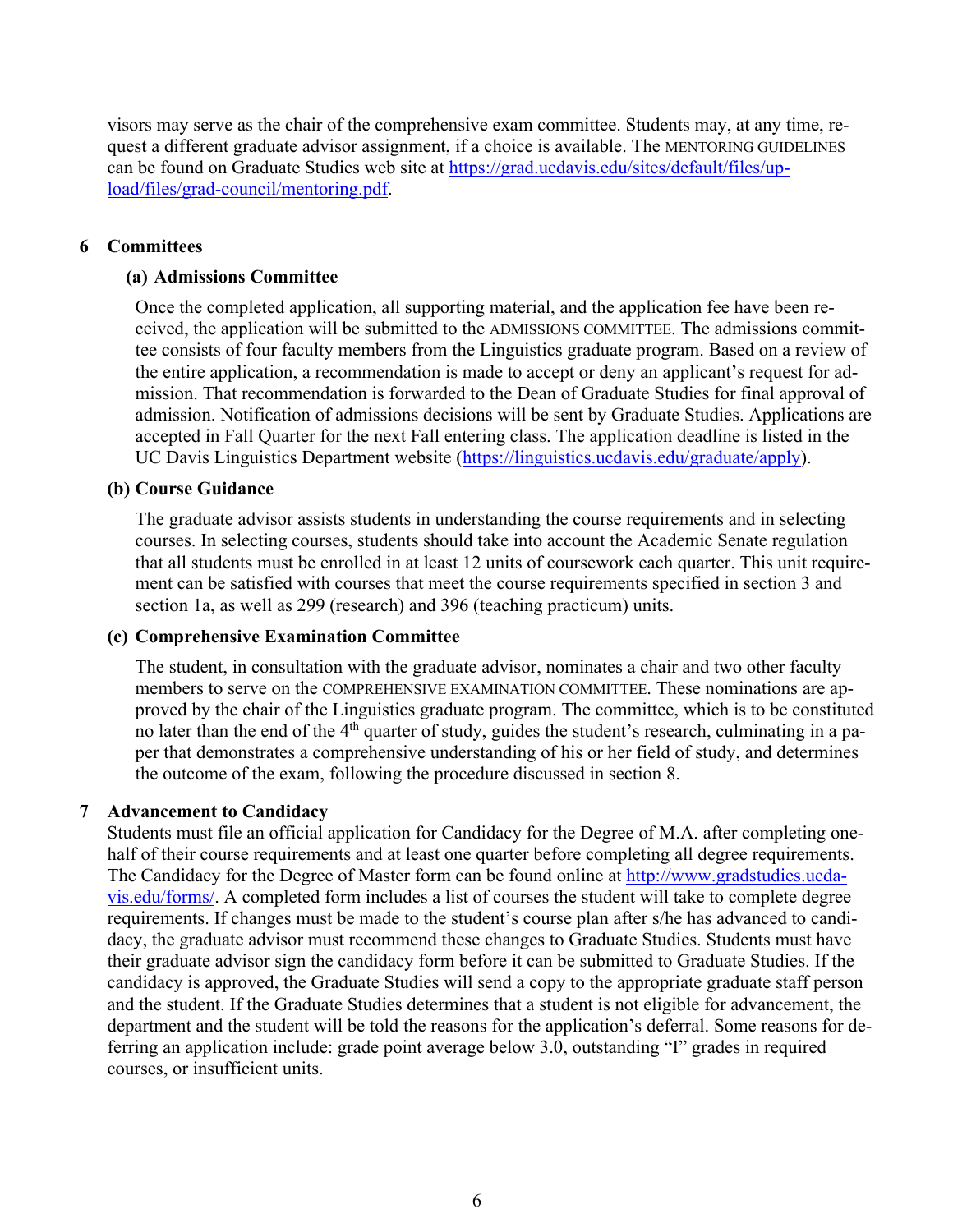## **8 Comprehensive Examination Requirements**

After advancement to candidacy and no later than the end of the  $6<sup>th</sup>$  quarter of study, each student must present to a faculty committee a research paper (henceforth COMP PAPER), the evaluation of which constitutes a COMPREHENSIVE EXAMINATION. This is to be a 30-50 page report on a topic in linguistics, which needs to demonstrate a comprehensive understanding of the student's field of study and how this topic is situated in it. It should address a particular problem, showing awareness of different methodological avenues for addressing this problem, and present a clear argument concerning a solution. The COMP PAPER will be evaluated by a COMPREHENSIVE EXAMINATION COMMITTEE, whose membership is discussed in section 6c. The committee will be constituted and the student will provide the members with a two-page abstract summarizing the plan for the paper no later than the end of the 4th quarter of study. All committee members are expected to read and comment on the COMP PAPER within four weeks. Upon failure of a committee member to comply with the 4-week deadline, the Graduate Advisor may reconstitute the committee which will then be conveyed to the Dean of Graduate Studies for approval. This policy does not apply to summer periods for faculty holding 9-month appointments. The committee will provide feedback on the plan and guidance, as needed, on the research and writing*.* The committee must give the COMP PAPER a score of pass (P) or not pass (NP). Only a score of P by unanimous decision satisfies the comprehensive examination requirement for the M.A. degree. If there is a score of NP and the graduate advisor concurs, the student will be given the opportunity to revise and resubmit the paper no later than the end of the  $10<sup>th</sup>$  week of the subsequent quarter, in which case s/he must be enrolled or in filing fee status. If there is no resubmission or there is and the committee does not change the score to P, the graduate advisor will recommend to Graduate Studies that the student be disqualified from the program.

## **9 Normative Time to Degree**

The NORMATIVE TIME TO DEGREE for the M.A. in Linguistics is 6 quarters.

## **10 Typical Timeline and Sequence of Events**

Coursework for the degree is normally completed by the end of the  $6<sup>th</sup>$  quarter. Advancement to candidacy normally occurs in the  $5<sup>th</sup>$  quarter.

The example below illustrates a typical sequence of events for a student with a bachelor's degree in a social science, but not in Linguistics. A student with an undergraduate degree in Linguistics would not take the undergraduate prerequisites, and instead take additional electives or LIN 299 (research) units.

|        | Fall                                                                                     | Winter                                                                                   | Spring                                                                                                            |
|--------|------------------------------------------------------------------------------------------|------------------------------------------------------------------------------------------|-------------------------------------------------------------------------------------------------------------------|
| Year 1 | LIN 103A Linguistic<br>Analysis I: Phonetics,<br>Phonology, Morphology<br>(prerequisite) | LIN 112 Phonetics (pre-<br>requisite)                                                    | LIN 131 Introduction to<br>Syntactic Theory (pre-<br>requisite)                                                   |
|        | Elective (e.g. PHI 237<br>Philosophy of Language)                                        | LIN 103B Linguistic<br>Analysis II: Morphology,<br>Syntax, Semantics (pre-<br>requisite) | LIN 212 Advanced Pho-<br>netics                                                                                   |
|        | Elective (e.g. PSC 263)<br>Topics in Cognitive Psy-<br>chology)                          | LIN 396 Teaching Assis-<br>tant Training Practicum<br>(4 units), OR LIN 299              | LIN 396 Teaching Assis-<br>tant Training Practicum<br>(4 units), OR LIN 299<br>Research (4 units), OR<br>elective |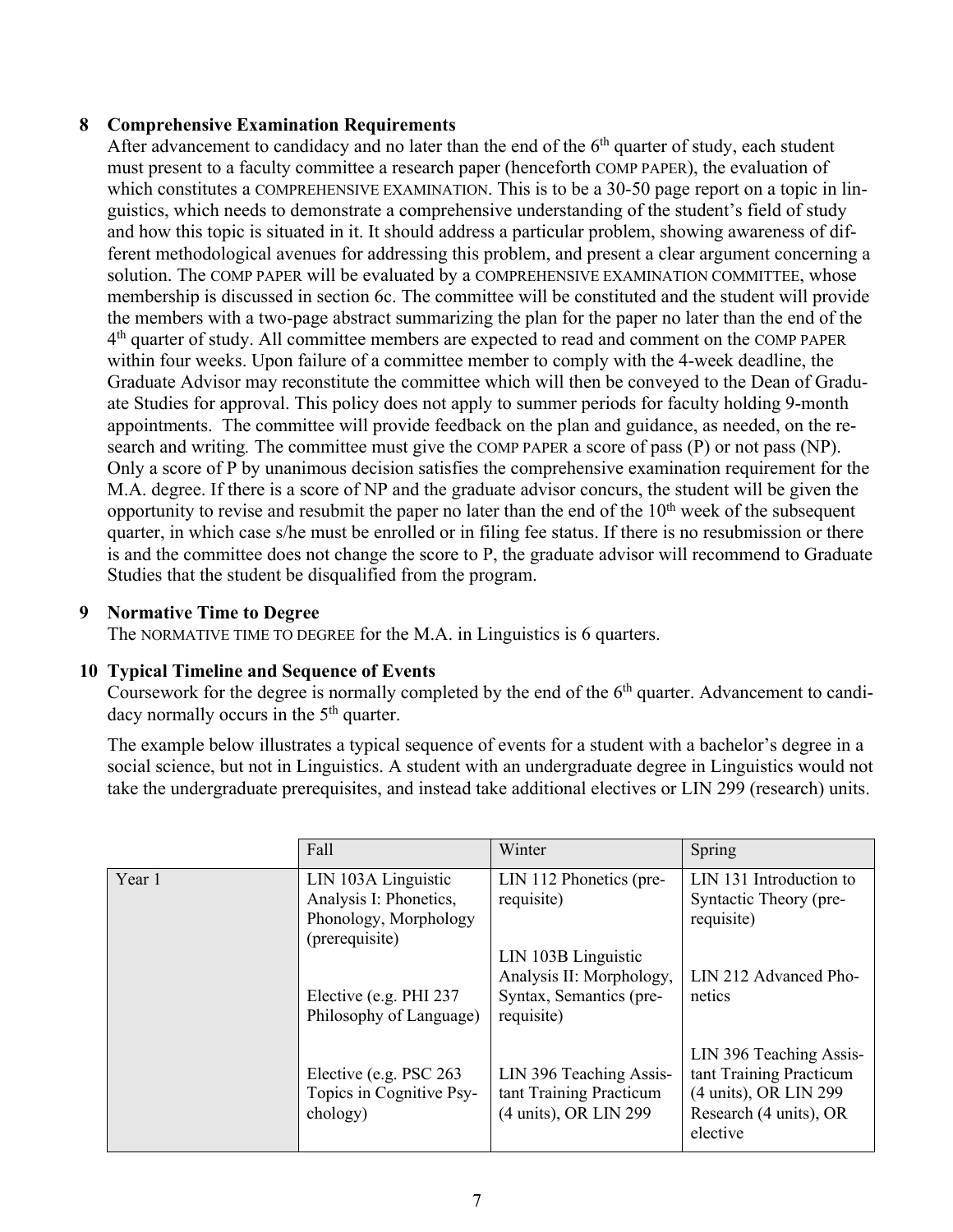|        |                                                                                                                   | Research (4 units), OR<br>elective                                                                   |                                                                                                    |
|--------|-------------------------------------------------------------------------------------------------------------------|------------------------------------------------------------------------------------------------------|----------------------------------------------------------------------------------------------------|
| Year 2 | LIN 231 Advanced Syn-<br>tactic Theory and Analy-<br><sub>Sis</sub>                                               | LIN 275 Neurobiology<br>of Language                                                                  | LIN 282 Individual and<br>Social Aspects of Bilin-<br>gualism                                      |
|        | LIN 260 Variation in<br><b>Speech Communities</b>                                                                 | LIN 250 Principles of<br><b>Typological Linguistics</b>                                              | LIN 263 Discourse Anal-<br>ysis: Text in Context                                                   |
|        | LIN 396 Teaching Assis-<br>tant Training Practicum<br>(4 units), OR LIN 299<br>Research (4 units), OR<br>elective | LIN 396 Teaching Assis-<br>tant Training Practicum,<br>OR LIN 299 Research (4<br>units), OR elective | LIN 396 Teaching Assis-<br>tant Training Practicum,<br>OR LIN 299 Research (4<br>additional units) |
|        | Advancement to MA<br>Candidacy                                                                                    |                                                                                                      | Preliminary Exam com-<br>pleted                                                                    |

## **11 Sources of Funding**

There generally is no funding for students admitted directly into the M.A. program, although they occasionally receive appointments as an academic student employee (e.g., reader, TA).

## **12 PELP, In Absentia, and Filing Fee Status**

Information about PELP (Planned Educational Leave), In Absentia (reduced fees when researching out of state), and Filing Fee status can be found in the Graduate Student Guide: http://www.gradstudies.ucdavis.edu/forms/.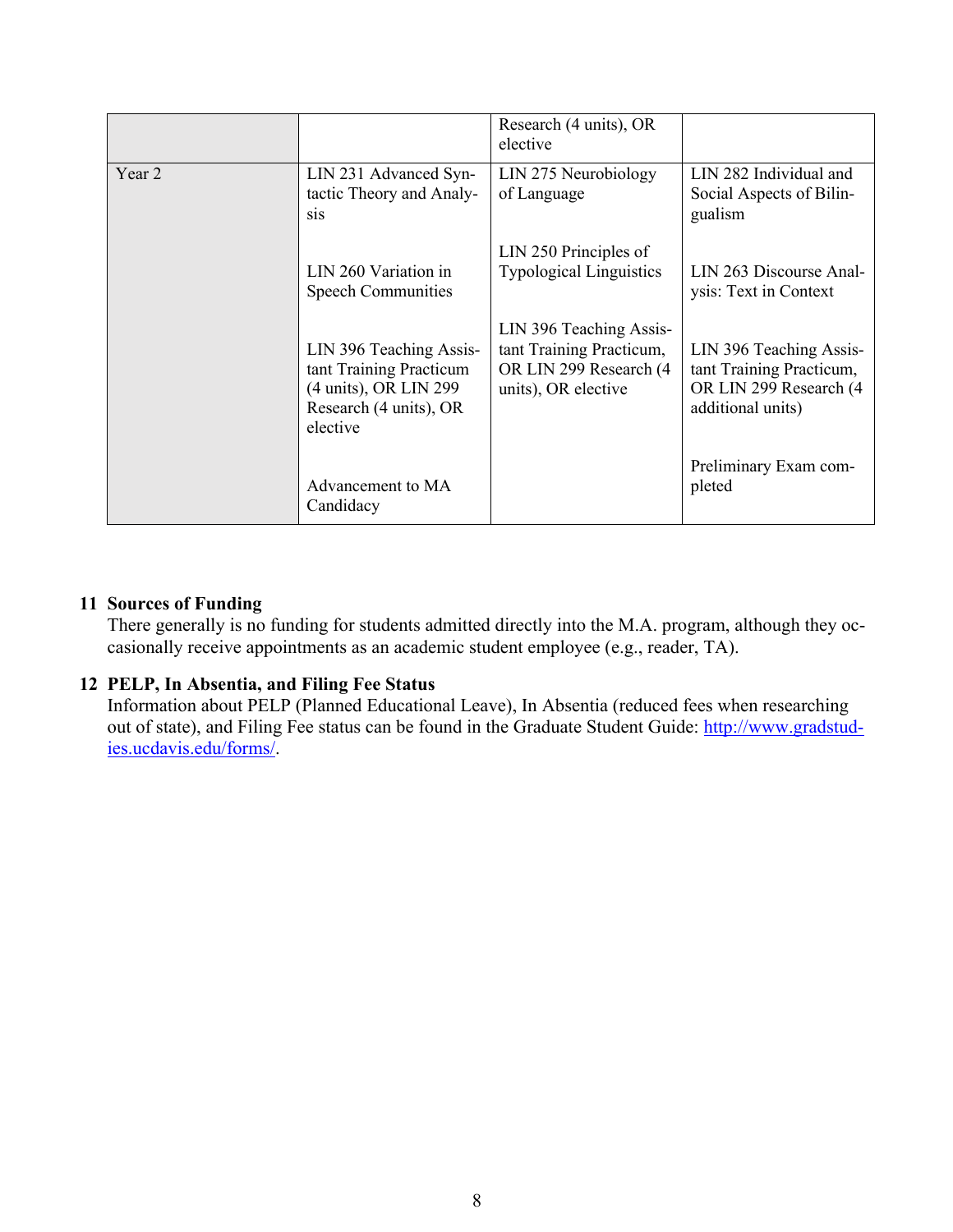## **IV. THE PH.D. PROGRAM IN LINGUISTICS**

#### **1 Admissions Requirements**

Applicants for admission to the Linguistics Ph.D. program must meet the University of California minimum requirements for admission. In addition, consideration for program admission requires:

- A bachelor's degree with a minimum GPA of 3.0 or master's degree in a discipline relevant to Linguistics, including, but not limited to, Philosophy, Psychology, Modern Languages, Communication, and other social sciences and humanities.
- English proficiency examination for international applicants who have not studied at an English speaking University, with one of the following minimum scores:
	- o 100 on the TOEFL iBT
	- o 7 on the IELTS (overall band score)
	- o 600 on the TOEFL paper test
	- o 250 on the TOEFL computer-based test
- Three letters of recommendation.
- Official transcripts.
- A writing sample (such as a term paper or an academic essay).
- Office of Graduate Studies online application, including a Statement of Purpose and a Personal History Statement, with fee by the stated admission deadline.

Admissions decisions are made on a case-by case basis based on a holistic review of each candidate's application. Meeting some or all of these criteria does not guarantee admission, but merely eligibility. The decision to recommend admission to the Dean of Graduate Studies will be made by the Program Admissions Committee on the basis of available space and the competitiveness of applicants compared to the eligible pool.

#### **(a) Prerequisites**

In addition to the admission requirements stated above, applicants are expected to have passed the equivalent of at least one course from each of the following subject areas (as examples, applicable UC Davis courses are listed in parentheses):

syntax (e.g., Linguistics 103B, Linguistics 131)

phonology (e.g., Linguistics 103A, Linguistics 111)

and the equivalent of at least two other language structure courses in one or more other areas, such as phonetics (e.g., Linguistics 112), morphology (e.g., Linguistics 121), semantics (e.g., Linguistics 141), or comparative/historical linguistics (e.g., Linguistics 150, Linguistics 151, Linguistics 152).

#### **(b) Deficiencies**

Coursework deficiencies (missing prerequisites) should be made up by the end of the first academic year following initial enrollment by earning a letter grade of "B" or better in courses approved by the graduate advisor.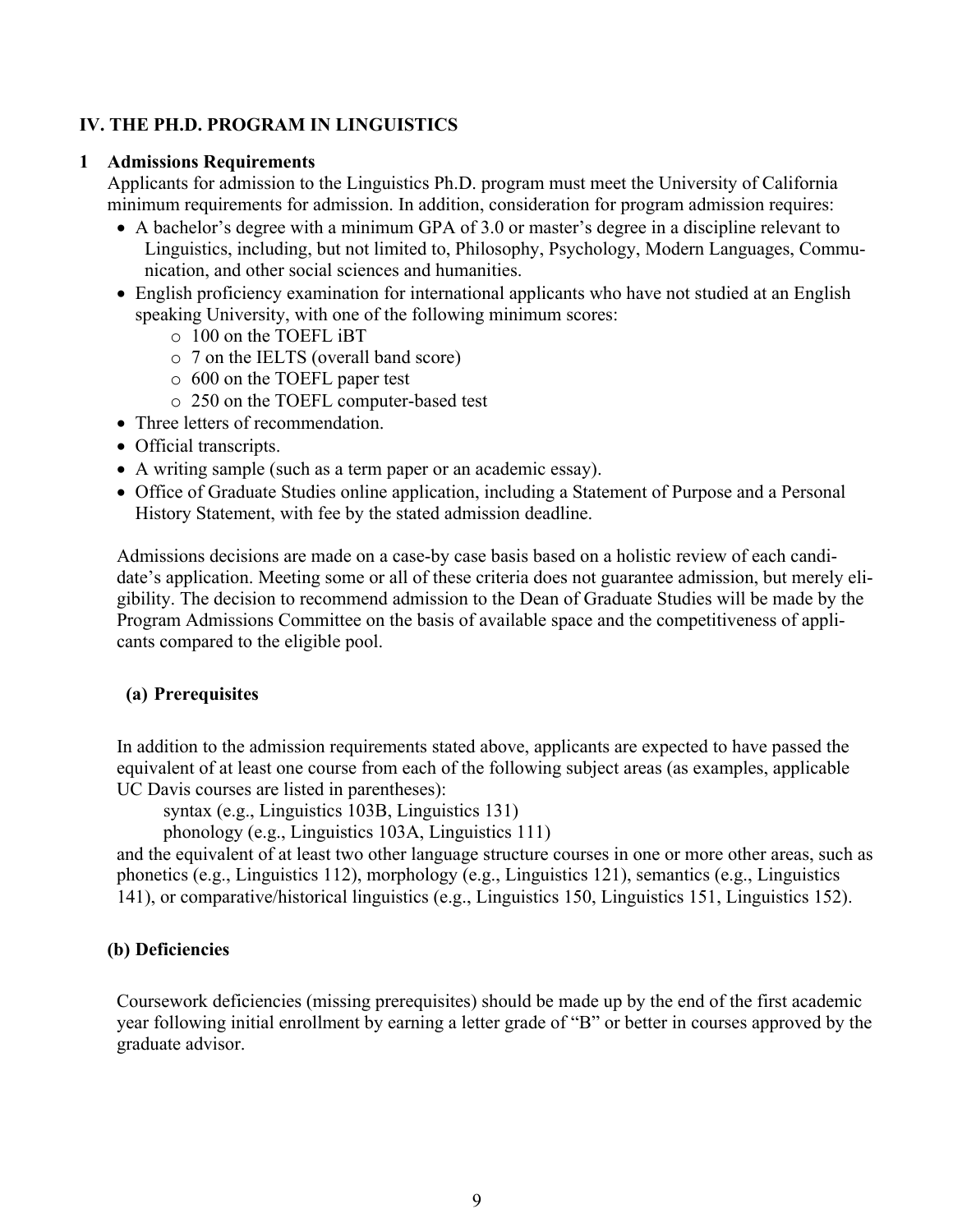## **2 Dissertation Plan**

PLAN B. There is a three member (minimum) dissertation committee, an optional final oral examination (with the decision about whether to require one being made on an individual student basis by the dissertation committee), and no exit seminar.

## **3 Course Requirements**

*A course used to satisfy one requirement cannot be used to satisfy another requirement.*

## **(a) Core Courses: 18 units**

- 1. LIN 201 Proseminar (total of 2 units) LIN 200A, B or C: Foundations of Linguistics (4 units) LIN 211 Advanced Phonological Theory and Analysis OR LIN 212 Advanced Phonetics (4 units) LIN 231 Advanced Syntactic Theory and Analysis (4 units)
- 2. Any *one* of the following courses:
	- LIN 211 Advanced Phonological Theory and Analysis (4 units)
	- LIN 212 Advanced Phonetics (4 units)
	- LIN 241 Advanced Semantics (4 units)
	- LIN 250 Principles of Typological Linguistics (4 units)
	- LIN 251 Principles of Historical Linguistics (4 units)

#### **(b) Research Methods: 4 units**

One course (minimum 4 units) on research methods chosen from the following or in consultation with graduate advisor (other appropriate research courses may exist in Psychology, Education and Native American Studies):

- LIN 260 Variation in Speech Communities (4 units)
- LIN 263 Discourse Analysis: Text in Context (4 units)
- LIN 281 Research Methods in TESOL/SLD (4 units)
- Any 4-unit graduate course focused on linguistic research methods (with the approval of the graduate advisor)

#### **(c) Area of Emphasis Courses: 16 units**

Four courses chosen from *one* area of emphasis, or in consultation with graduate advisor:

i. Multilingualism and Second language acquisition

Four courses, three of which must be from the department of Linguistics:

- LIN 260 Variation in Speech Communities (4 units)
- LIN 264 Current Issues in Language and Gender (4 units)
- LIN 280 Theories of Second Language Acquisition (4 units)
- LIN 281 Research Methods in TESOL/SLD (4 units)
- LIN 282 Individual and Social Aspects of Bilingualism (4 units)
- LIN 283 Politics of Bi and Multilingual Literacies (4 units)
- LIN 289 Pedagogical Applications of Second Language Acquisition Theory (4 units)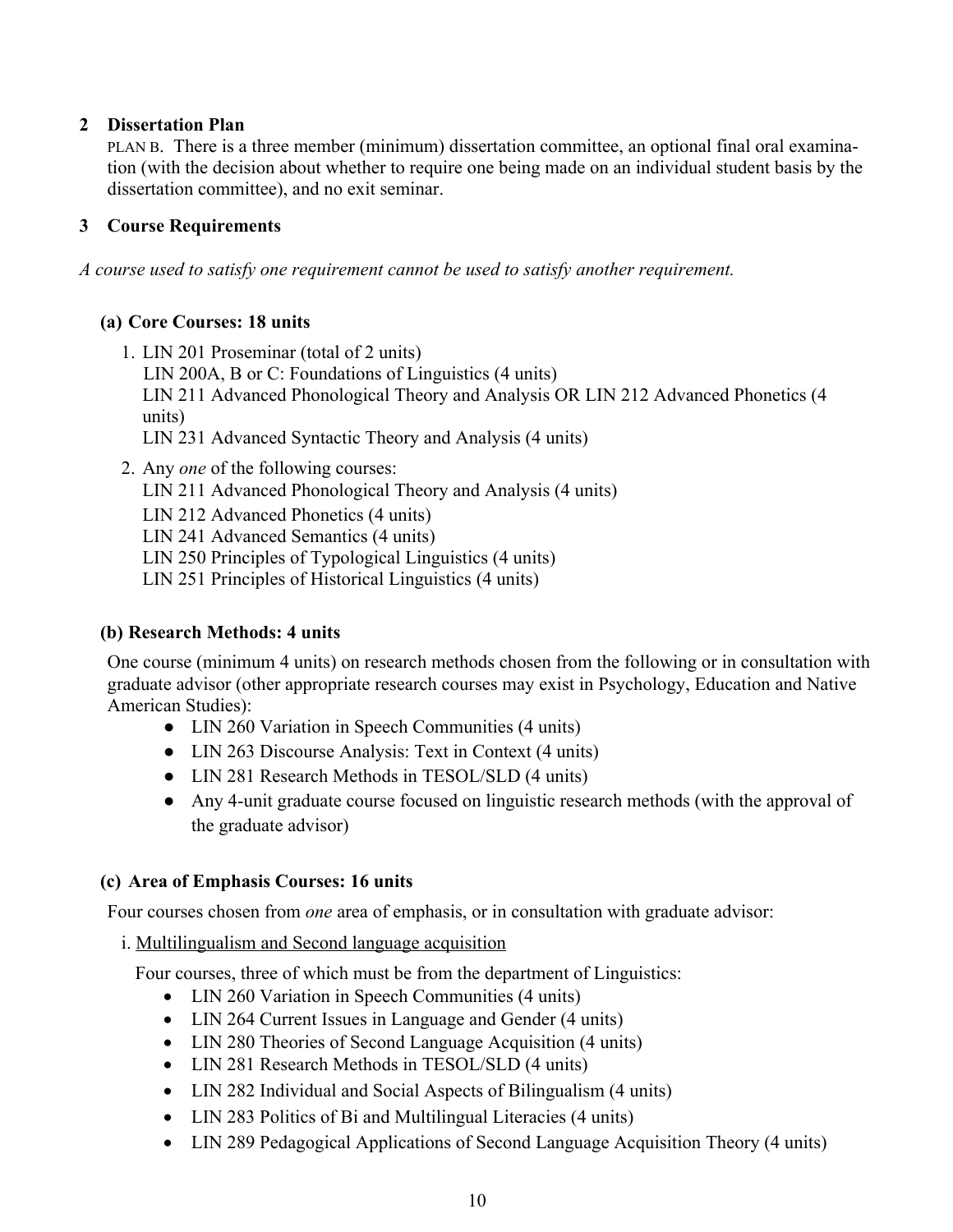• Any 4-unit graduate course focused on linguistic diversity (with the approval of the graduate advisor)

## ii. Language Sciences

Four courses, three of which must be from the department of Linguistics:

- LIN 212 Advanced Phonetics (4 units)
- LIN 250 Principles of Typological Linguistics (4 units)
- LIN 253 Speech Perception (4 units)
- LIN 260 Variation in Speech Communities (4 units)
- LIN 275 Neurobiology of Language (4 units)
- LIN 282 Individual and Social Aspects of Bilingualism (4 units)
- PSC 230 Cognitive Psychology (4 units)
- PSC 261 Cognitive Neuroscience (4 units)
- PSC 264 Topics in Psycholinguistics (4 units)
- PHI 237 Philosophy of Language (4 units)
- Any 4-unit graduate course focused on language and cognition, language processing, or neuroscience (with the approval of the graduate advisor)

## **(d) Elective Courses: 12 units**

Under the approval of a graduate advisor, 12 units of additional graduate or upper-division courses in Linguistics or other departments, **not including** 299 (research), 396 (teaching practicum), prerequisite units, or course(s) taken to satisfy the language requirement.

These elective courses may be used to satisfy the requirements of one of the following Designated Emphases (https://grad.ucdavis.edu/programs/designated-emphases):

- Writing, Rhetoric and Composition
- Native American Studies
- Feminist Theory and Research (affiliation pending)
- Human Rights (affiliation pending)

## **(e) English Language Requirement**

Students who have neither obtained a previous degree at an approved English-medium institution nor demonstrated English-language proficiency through an appropriate exam (e.g. TOEFL) are required to complete appropriate English-language courses, as described in the policy Graduate Student Course Requirements – English as Second Language (GC2018-02). Courses taken in satisfaction of this requirement do not count towards the units required for graduation.

## **(f) Summary**

Ph.D. students must complete at least 50 units of coursework (exclusive of 299, 396, language requirement, or prerequisite units): 18 units in core courses, 4 units in research methods, 16 units in one of two areas of emphasis, as detailed above, and 12 units in elective graduate-level or upper-division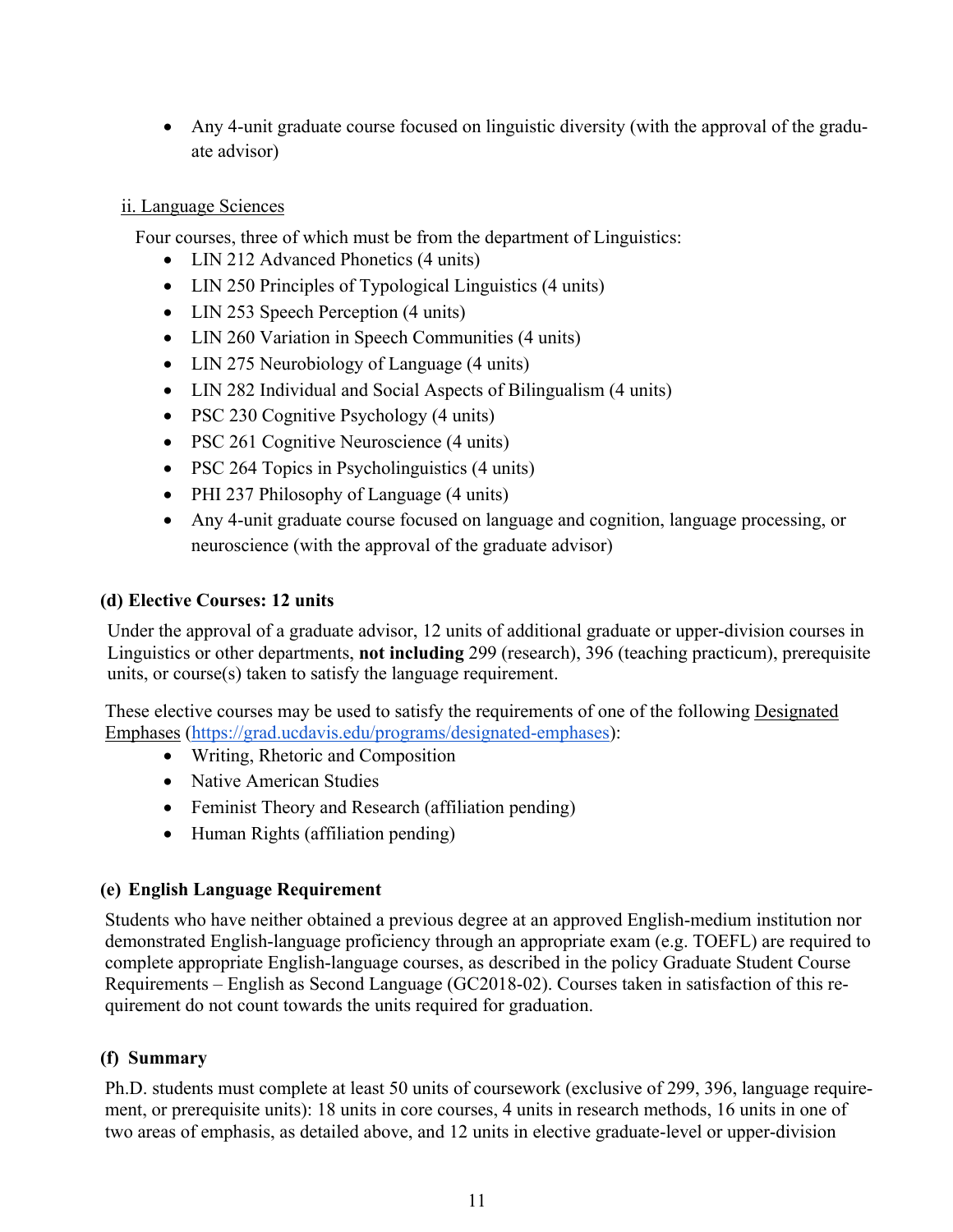courses, to be approved by the graduate advisor. Students must be enrolled in at least 12 units per quarter.

Graduate advisors and/or the major professor assist students in developing a plan of study, which should take into account the Academic Senate Regulation that all students must be enrolled in at least 12 units of coursework each quarter. This unit requirement can be satisfied with courses that meet the course requirements specified for the PhD degree, as well as 299 (research) and 396 (teaching practicum) units, prerequisites, language study, or other coursework approved by the graduate advisor.

#### **4 Special Requirements**

#### **(a) Language Other than English A**

All students must have basic proficiency in a language other than English, as demonstrated by one of the following:

- being a native speaker of a language other than English,
	- attending a post-secondary school, for at least two years, in which English is not the language of instruction,
	- taking coursework in a language other than English at the second-year level, e.g. Spanish 21 at UC Davis, for a letter grade, and receiving at least a B, or
	- passing either a reading exam or a speaking exam administered by a faculty member of the Linguistics graduate program or a proxy designated by the graduate advisor.

The reading exam involves translating a 500-word passage into English within two hours, with the assistance of a dictionary. A passing score requires both accurately translating the major points of the text into English and constructing the translation so that it makes sense in English. The speaking exam consists of a 5-10 minute conversation in a language other than English. A passing score requires showing ability to ask and answer questions on topics beyond the most immediate needs, such as personal history and leisure time activities. Either kind of exam can be administered for a signed language such as ASL, by using the visual or gestural modality corresponding to reading or speaking. The graduate advisor arranges the appropriate exam within four weeks from a written request from the student. The request must specify the type of exam (reading or speaking) and the language. If an exam is not passed, it may be retaken after further preparation. However, this requirement must be satisfied before the qualifying exam.

#### **(b) Language Other than English B**

All students must demonstrate an in-depth understanding of a language in addition to English and the language used to satisfy the requirement in section 4a, either by satisfying in some way the requirement in section 4a for this other language, or by presenting a substantial research paper (at least 30 pages in length) that focuses on and demonstrates an understanding of some aspect of the structure of this language (e.g. phonology). The adequacy of this paper as a demonstration of an understanding of this language will be determined by the graduate advisor or a designee. This paper may be, but need not be, either the PRELIM PAPER (see section 8a) or the doctoral QUALIFYING PAPER (see section 8c), provided that the structure of a qualifying language is addressed. If the paper is the prelim paper or the qualifying paper, it will be evaluated separately as to whether it fulfills the language other than English B requirement. This requirement must be met prior to the doctoral qualifying examination (see section 8b).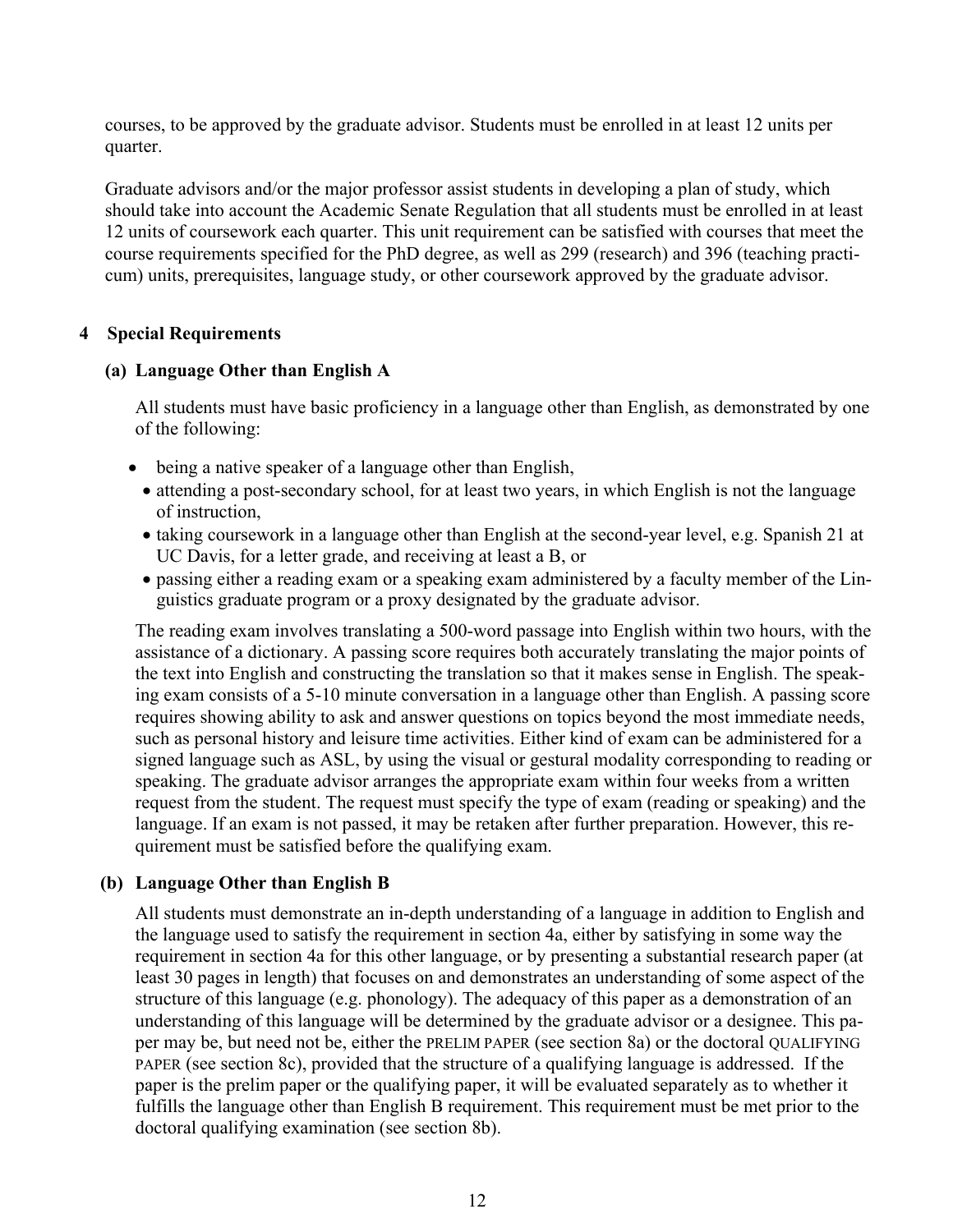#### **5 Committees**

#### **(a) Admissions Committee**

Once the completed application, all supporting material, and the application fee have been received, the application will be submitted to the ADMISSIONS COMMITTEE. The admissions committee consists of four faculty members from the Linguistics graduate program. Based on a review of the entire application, a recommendation is made to accept or decline an applicant's request for admission. That recommendation is forwarded to the Dean of Graduate Studies for final approval of admission. Notification of admissions decisions will be sent by Graduate Studies. Applications are accepted in Fall Quarter for the next Fall entering class. The application deadline is listed in the UC Davis Linguistics Department website (https://linguistics.ucdavis.edu/graduate/apply).

#### **(b) Preliminary Examination Committee**

A graduate advisor, in consultation with the student, nominates a chair and two other faculty members to serve on the PRELIMINARY EXAMINATION COMMITTEE. These nominations are approved by the chair of the Linguistics graduate program. The committee, which is to be constituted no later than the end of the 4th quarter of study, guides the student's research, culminating in a paper that demonstrates a comprehensive understanding of his or her field of study, and determines the outcome of the exam, following the procedure discussed in section 8a.

#### **(c) Qualifying Examination Committee**

In consultation with the student and the graduate advisor, the major professor nominates five faculty members to serve on the DOCTORAL QUALIFYING EXAMINATION COMMITTEE. These nominations are submitted to the Office of Graduate Studies for formal appointment and must satisfy the requirements of the Graduate Council Policy on Doctoral Qualifying Examinations (GC2005-02). The major professor must be a member of the committee but cannot be the chair. The committee chair is appointed by the chair of the Linguistics graduate program in consultation with the major professor and the graduate advisor.

#### **(d) Dissertation Committee**

The DISSERTATION COMMITTEE consists of at least three members nominated by the major professor in consultation with the student. It is the student's responsibility to contact the proposed dissertation committee members and to receive their agreement to serve. Member nominations are submitted to the Office of Graduate Studies for formal appointment and must satisfy the requirements of the Graduate Council Policy on Service on Advanced Degree Committees (GC1998-01).

#### **6 Advising Structure and Mentoring**

The MAJOR PROFESSOR is the faculty member who supervises the student's research and dissertation and serves as the chair of the dissertation committee. The student selects a major professor from among the Linguistics graduate program faculty, normally within the first 4 quarters of study. This choice is registered with the staff GRADUATE STUDENT COORDINATOR by filling out a major professor form, which is to be signed by the student, the selected faculty member, and the graduate advisor. The choice of major professor may be changed by the student at any time prior to advancement to candidacy, by obtaining the required signatures and re-filing the form. The GRADUATE AD-VISORS, who are named by the chair of the Linguistics graduate program, and must be officially appointed by Graduate Studies in order to have signature authority, are responsible for: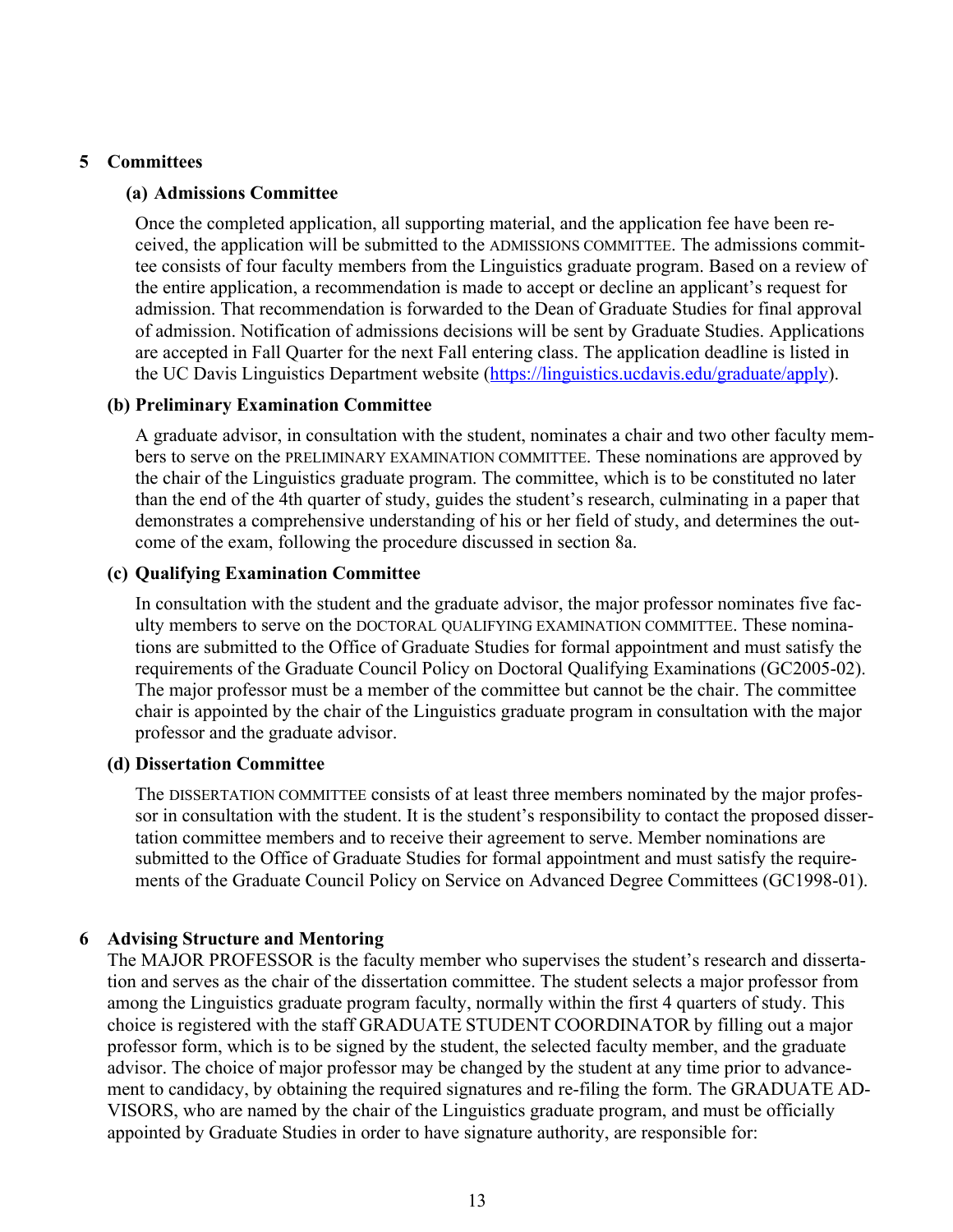- assisting students in selecting prelim committee members and a major professor,
- assisting students in developing and maintaining plans of study,
- playing a consultative role in the formation of the doctoral qualifying examination committee (as discussed in section 5d),
- providing information to students on academic requirements, policies and procedures, and registration information, and
- designating faculty members to administer language exams or evaluate language proficiency to meet the requirements discussed in sections 4a and 4b.

Each student is initially assigned to one of the graduate advisors by the chair of the Linguistics graduate program. Students may, at any time, request a different graduate advisor assignment, if a choice is available. The MENTORING GUIDELINES can be found on the Grad Studies web site at https://grad.ucdavis.edu/sites/default/files/upload/files/grad-council/mentoring.pdf

## **7 Advancement to Candidacy**

The student is eligible for ADVANCEMENT TO CANDIDACY after successful completion of all graduate program degree requirements and after passing the doctoral qualifying examination. The student must file the appropriate paperwork with the Office of Graduate Studies and pay the candidacy fee in order to be officially promoted to Ph.D. candidacy. Additional details regarding the doctoral qualifying examination can be found at https://grad.ucdavis.edu/sites/default/files/upload/files/grad-council/qe\_policy\_approved\_4-1-2011.pdf.

## **8 Preliminary Examination, Qualifying Examination and DissertationRequirements**

## **(a) Preliminary Examination**

After at least 18 units of the course requirements have been completed and no later than the end of the 6th quarter of study, each student must present for evaluation by a faculty committee a research paper (henceforth, PRELIM PAPER), the evaluation of which constitutes a PRELIMINARY EX-AMINATION (henceforth, PRELIM). This is to be an approximately 30 page report on a topic in linguistics. It should address a particular problem/issue, showing awareness of different methodological avenues for addressing this problem, and present a clear argument regarding this problem. The prelim paper will be evaluated by a PRELIM COMMITTEE, whose membership is discussed in section 6b. The committee will be constituted and the student will provide the members with a two-page abstract summarizing the plan for the paper no later than the end of the 4th quarter of study. All committee members are expected to read and comment on the PRELIM within four weeks. Upon failure of a committee member to comply with the 4-week deadline, the Graduate Advisor may reconstitute the committee which will then be conveyed to the Dean of Graduate Studies for approval. This policy does not apply to summer periods for faculty holding 9-month appointments. The committee will provide feedback on the plan and guidance, as needed, on the research and writing. The prelim committee can give the prelim paper a score of pass (P), pass Master's level (P-MA), or not pass (NP). If there is a score of NP or P-MA and the graduate advisor concurs, the student will be given the opportunity to revise and resubmit the paper no later than the end of the 10th week of the subsequent quarter, in which case s/he must be enrolled or in filing fee status. If there is no resubmission of a paper with a score of NP or the committee does not assign a score of P or P-MA after the evaluation of a resubmission, the graduate advisor will recommend to Graduate Studies that the student be dismissed from the program.

If a score of P-MA is the final score, either after evaluation of a resubmission or because there is no resubmission, the ultimate degree objective for the student in this program must be changed to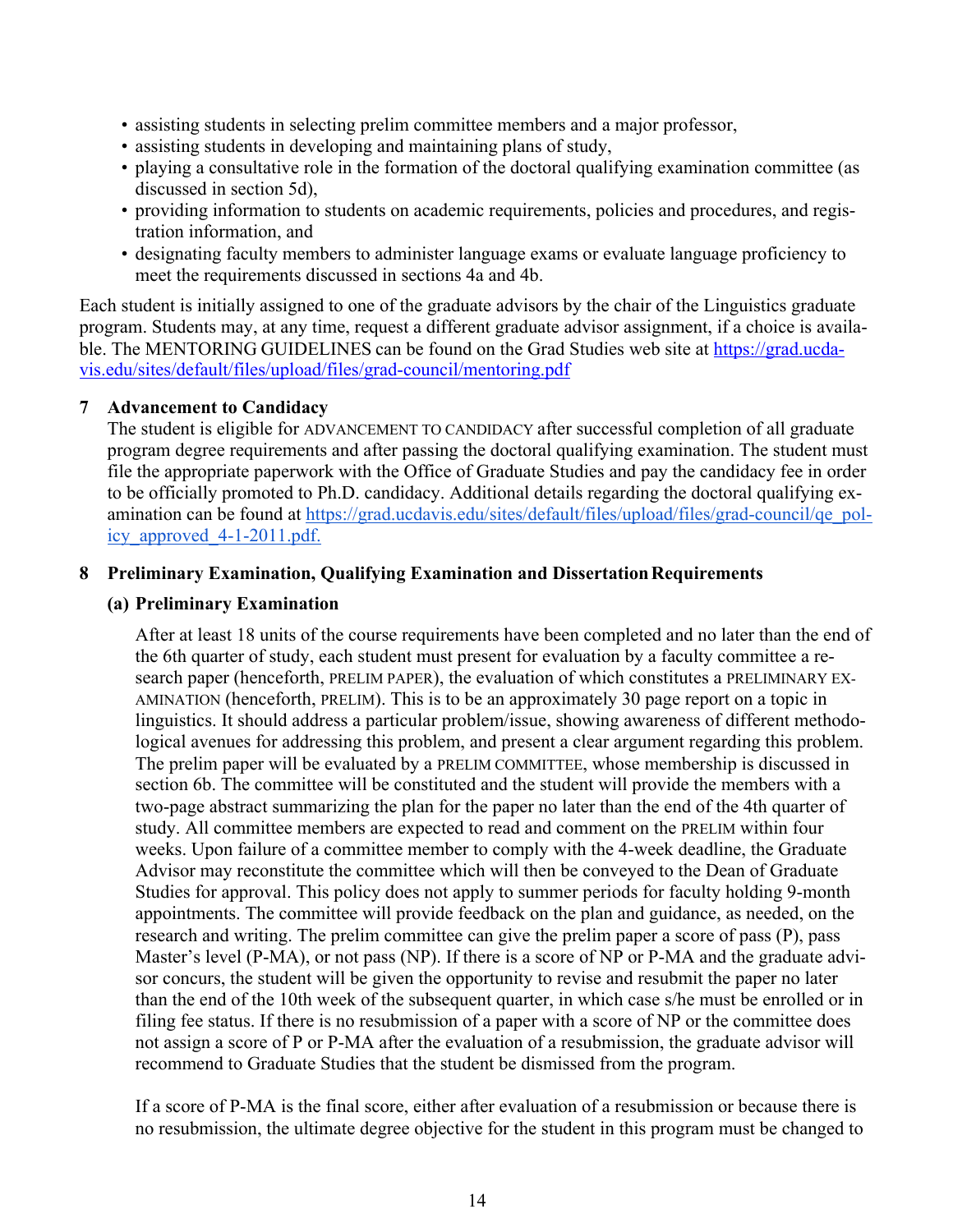M.A., in order for the M.A. degree to be awarded, following the procedure discussed in section 13. A score of P or P-MA on the prelim exam satisfies the comprehensive examination requirement for the M.A. degree. The student earning this score may therefore receive this degree by filing the appropriate paperwork with the Office of Graduate Studies, provided that all other requirements have been met. A student who enters the Ph.D. program after having completed the M.A. degree in Linguistics discussed in the M.A. section of this document will have already passed this prelim exam, since the comprehensive exam of the M.A. program is the same thing.

## **(b) Qualifying Examination**

## **i. General information**

- Before advancing to candidacy for a doctoral degree, a student must have satisfied all coursework requirements for the degree, must have passed the preliminary examination discussed in section 8a, must have maintained a minimum GPA of 3.0 in all coursework undertaken, and must have passed the doctoral QUALIFYING EXAMINATION (henceforth, QE) before a committee appointed to administer that examination, as detailed in section 6c.
- All students must complete the course requirements before taking their QE, with the exception that they may be concurrently enrolled in one required course in the quarter in which the QE is taken.
- The QE has both written and oral components.
- A DISSERTATION PROSPECTUS and a doctoral QUALIFYING PAPER (QP) must be provided to members of the QE committee at least 10 days before the exam, which must be taken no later than the end of the 9th quarter after initial enrollment in the Ph.D. program or, for students who have completed the M.A. in Linguistics at UC Davis prior to enrollment in the Ph.D. program, no later than the 6th quarter after initial enrollment in the Ph.D. program.
- Passing the QE, as well as completing all required coursework, makes the student eligible for advancement to candidacy.

## **ii. Written Component of the QE**

- The written portion of the exam consists of (a) the dissertation prospectus, which is a proposal of around 20 pages, and (b) the QP, which is a journal-length research paper on a different topic from the prelim paper (see section 8a). The prospectus should situate the student's dissertation research within the field of linguistics and describe the research aims, hypotheses or research questions, methodology, and progress to date. Both the QP and the dissertation prospectus are to be discussed in the oral exam.
- The QP is to be used by the QE committee to assess the student's ability to satisfy one of the key demands of an academic career in the field: production of publishable research papers. Since articles for publication are often produced in the context of collaborative research, this paper need not be sole-authored. However, in case the student is not the sole author, s/he must have played a substantial role in the research and writing and must provide the QE committee a statement detailing the precise contribution.

## **iii. Oral Component of the QE**

• The oral portion of the qualifying exam is intended to demonstrate the student's critical thinking ability, powers of imagination and synthesis, and broad knowledge of the field of study.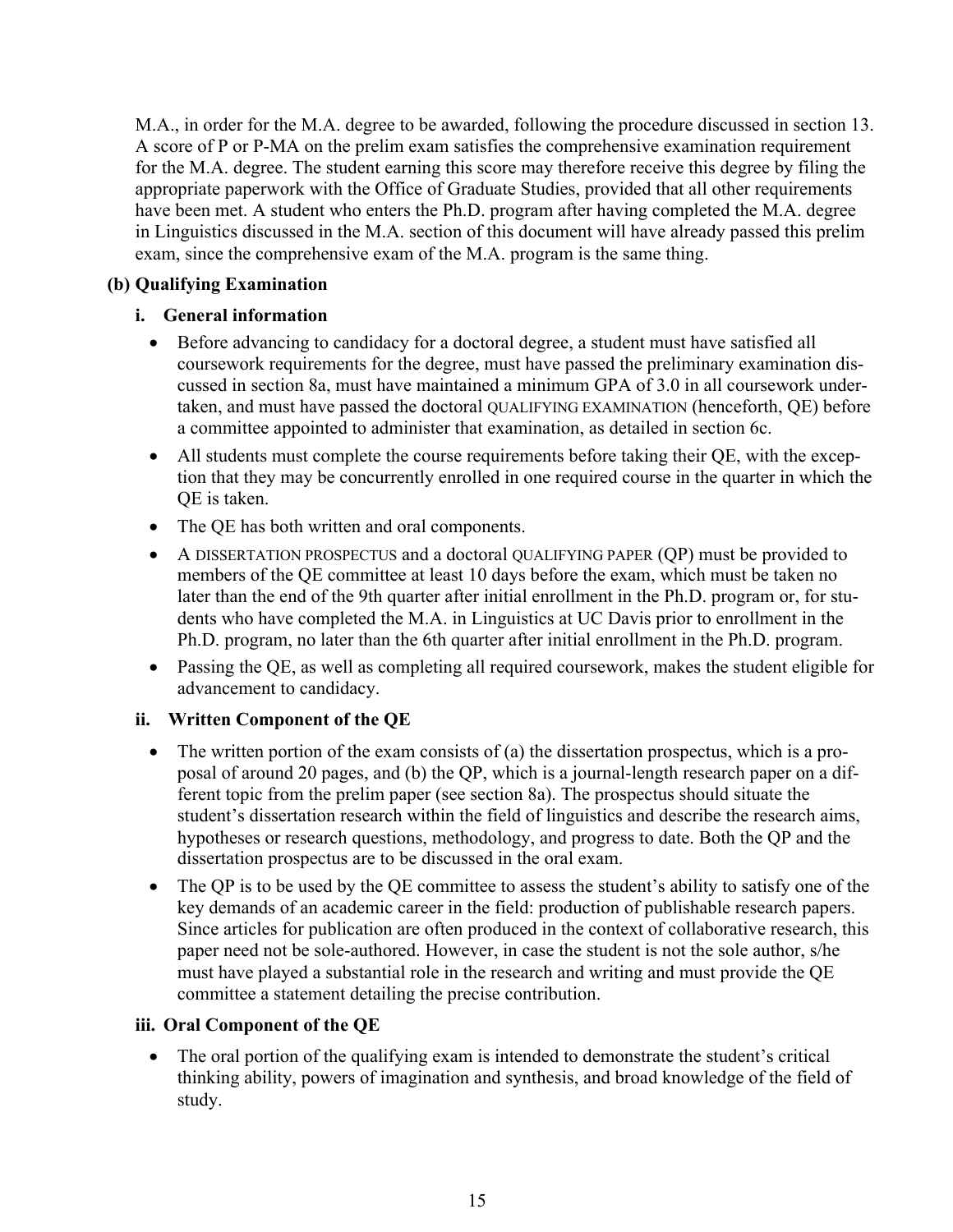- The student begins the oral portion of the QE with a short presentation (15-20 minutes), giving an overview of their personal academic trajectory, envisioned dissertation project and a summary of all research accomplished to date. The members of the QE committee may then ask questions concerning the information presented, the dissertation prospectus, and the QP, as well as questions that probe the relationship between the student's research and the general discipline of linguistics.
- The committee is to evaluate the student's qualifications for a respected position as an educator or leader as well as the student's preparation in linguistics and a special area of study within the field, based upon performance on specific parts of the examination, relevant portions of the student's previous academic record, and the student's potential for scholarly research as indicated during the oral examination.

#### **iv. QE Outcome**

The QE decision can be pass (P), in which case no conditions may be attached, fail (F), or not pass (NP). In the case of a NP, the committee may impose additional requirements that must be satisfied by the student within a specified timeframe in order to achieve a P or the student may attempt the QE one additional time, after which the only possible decisions are P or F. Additional details on policies governing the doctoral qualifying examination can be found at https://grad.ucdavis.edu/sites/default/files/upload/files/grad-council/qe\_policy\_approved\_4-1-2011.pdf.

#### **(c) The Dissertation**

i. Exit Seminar

The dissertation follows Plan B with no exit seminar (see section 2).

ii. Dissertation: General Requirements

Filing of a Ph.D. dissertation with the Office of Graduate Studies is normally the last requirement satisfied by the candidate. The deadlines for completing this requirement are listed each quarter in the campus General Catalog (available online at the website of the Office of the Registrar or from the Bookstore). A candidate must be a registered student or in Filing Fee status at the time of filing a dissertation, with the exception of the summer period between the end of the Spring Quarter and the beginning of Fall Quarter. The PhD. Dissertation will be prepared, submitted and filed according to regulations instituted by the Office of Graduate Studies http://gradstudies.ucdavis.edu/students/filing.html. Satisfaction of this requirement must be verified by the Dissertation Committee Chair.

iii. Dissertation

The dissertation is a sole-authored book-length monograph on an appropriate topic in linguistics chosen in consultation with the major professor. The research conducted by the student must be of such character as to show ability to pursue independent research. The dissertation reports a scholarly piece of work of publishable quality that solves a significant scientific problem in the field and is carried out under the supervision of a member of program while the student is enrolled in the program. The dissertation must be submitted to each member of the dissertation committee at least one month before the student expects to make requested revisions; committee members are expected to respond within 4 weeks, not including summer months for nine-month faculty. Informing committee members of progress as writing proceeds helps the members to plan to read the dissertation and provide feedback within this time frame. The major professor or Graduate Advisor should intervene in cases where faculty are not meeting the required timeline. The dissertation must be approved and signed by the dissertation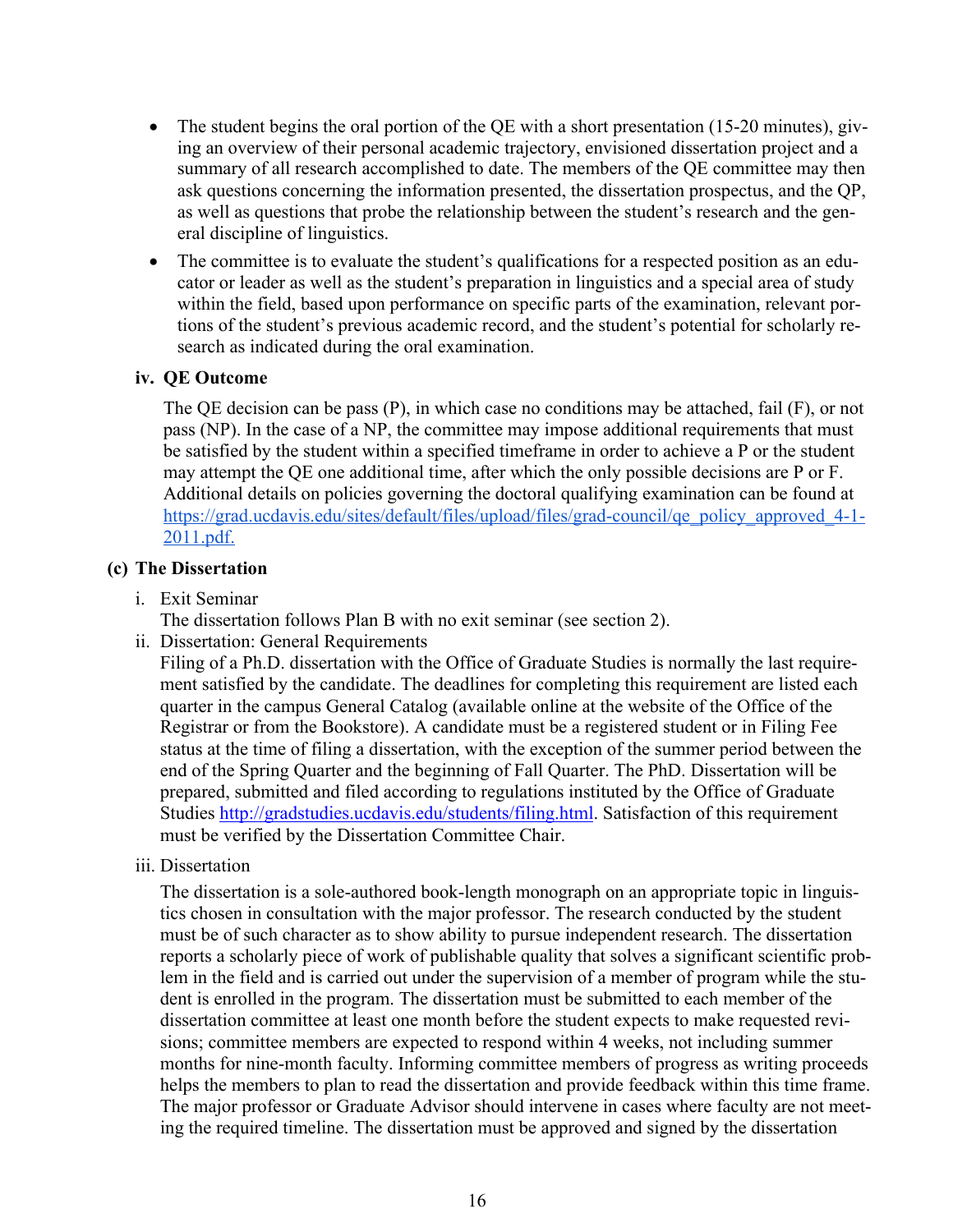committee before it is submitted to Graduate Studies for final approval. Should the student fall short of making satisfactory progress on the dissertation at any point in time, the Major Professor or the Graduate Advisor should submit an annual assessment, or one or more interim assessments, to Graduate Studies that describes the marginal or unsatisfactory assessment of the student's progress. Should the committee determine at any point that the student's progress is unacceptable for continuation in the program, even with substantial revisions to the work, the program may recommend to the Dean of Graduate Studies that the student be disqualified from the program.

## **9 Normative Time to Degree**

The NORMATIVE TIME TO CANDIDACY is 9 quarters, and the NORMATIVE TIME IN CANDIDACY is 6 quarters. The NORMATIVE TIME TO DEGREE is therefore 15 quarters. However, if the requirements for the M.A. in Linguistics have been completed at UC Davis prior to enrollment in the Ph.D. program, the time to candidacy can be shorter.

## **10 Typical Timeline and Sequence of Events**

Regardless of whether an entering PhD student is required to take one or more prerequisite courses or language courses, or chooses to enroll in a Designated Emphasis, coursework for the degree is normally completed by the end of the 9th quarter (6th quarter if admitted directly from UCD Linguistics MA program). Advancement to candidacy normally occurs in the 9th quarter (6th quarter if admitted directly from UCD Linguistics MA program).

The example below illustrates a typical sequence of events for a student in the language sciences area of emphasis. A student in the Multilingualism and Second Language Acquisition area of emphasis would follow a similar sequence of events, but with courses from the appropriate area of emphasis (see section 3). Students in teaching assistant or graduate research assistant positions would additionally enroll in LIN 396 (Teaching Assistant Training Practicum) or LIN 299 (Research) as appropriate.

|        | Fall                                                 | Winter                                                   | Spring                                                     |
|--------|------------------------------------------------------|----------------------------------------------------------|------------------------------------------------------------|
| Year 1 | LIN 200A Foundations<br>of Linguistics I             | LIN 241 Advanced Se-<br>mantics                          | LIN 212 Advanced Phonet-<br>1CS                            |
|        | LIN 231 Advanced<br>Syntactic Theory and<br>Analysis | LIN 250 Principles of<br><b>Typological Linguistics</b>  | LIN 263 Discourse Analy-<br>sis: Text in Context           |
|        | PHI 237 Philosophy of<br>Language                    | LIN 205A Topics in Lin-<br>guistic Theory and<br>Methods | LIN 205B Topics in Lin-<br>guistic Theory and Meth-<br>ods |
|        | LIN 201 Proseminar                                   | LIN 201 Proseminar                                       |                                                            |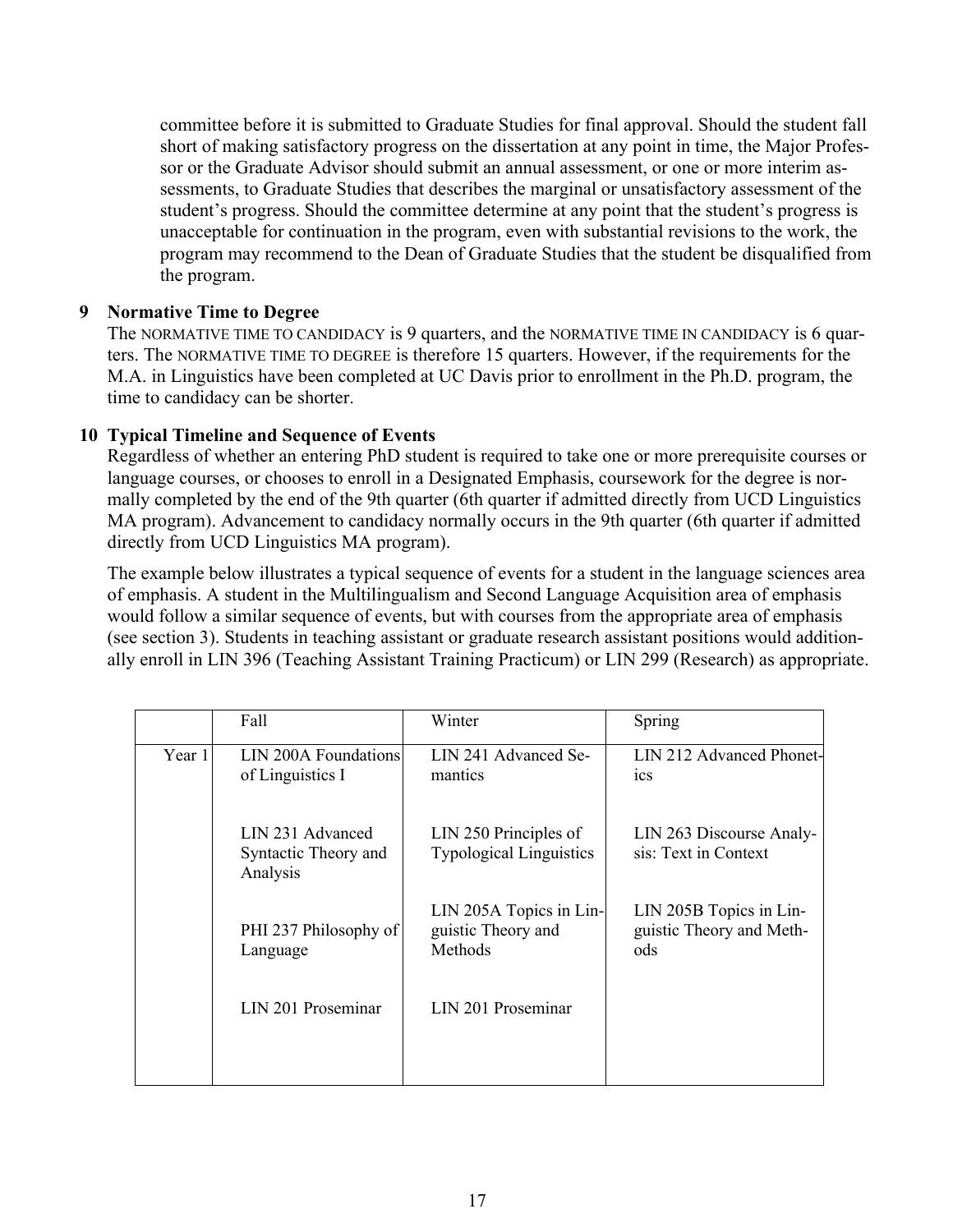| Year 2        | LIN 260 Variation in                                    | LIN 275 Neurobiology                                   | LIN 282 Individual and                                     |
|---------------|---------------------------------------------------------|--------------------------------------------------------|------------------------------------------------------------|
|               | <b>Speech Communities</b>                               | of Language                                            | Social Aspects of Bilin-<br>gualism                        |
|               | LIN 253 Speech Per-<br>ception                          | LIN 251 Principles of<br><b>Historical Linguistics</b> | PSC 264 Topics in Psycho-<br>linguistics                   |
|               | LIN 280 Theories of<br>Second Language Ac-<br>quisition | PSC 230 Cognitive Psy-<br>chology                      | LIN 205C Topics in Lin-<br>guistic Theory and Meth-<br>ods |
|               | Advancement to MA<br>Candidacy                          |                                                        | Preliminary Exam com-<br>pleted                            |
| Year 3        | LIN 299 Research                                        | LIN 299 Research                                       | LIN 299 Research                                           |
|               | Qualifying Exam Prep-                                   | Qualifying Exam Prepa-                                 | <b>Qualifying Exam</b>                                     |
|               | aration                                                 | ration                                                 | Advancement to Candi-<br>dacy                              |
| Years<br>4, 5 | Dissertation Research and Completion                    |                                                        |                                                            |

## **11 Sources of Funding**

Students in the Ph.D. program in Linguistics are normally supported by employment as an academic student employee, such as teaching assistant, associate-instructor, or graduate student researcher, possibly with some fellowship funding.

## **12 PELP, In Absentia, and Filing Fee Status**

Information about PELP (Planned Educational Leave), In Absentia (reduced fees when researching out of state), and Filing Fee status can be found in the Graduate Student Guide: http://www.gradstudies.ucdavis.edu/forms/.

#### **13 Leaving the Program Prior to Completion of the Ph.D. Requirements**

Students who leave the program prior to completing the requirements for the Ph.D. may still be eligible to receive an M.A., if they have fulfilled all the requirements (see M.A. Program section). Students can use the Change of Degree Objective form available from the Registrar's Office: http://registrar.ucdavis.edu/local\_resources/forms/D065-graduate-major-degree-change.pdf.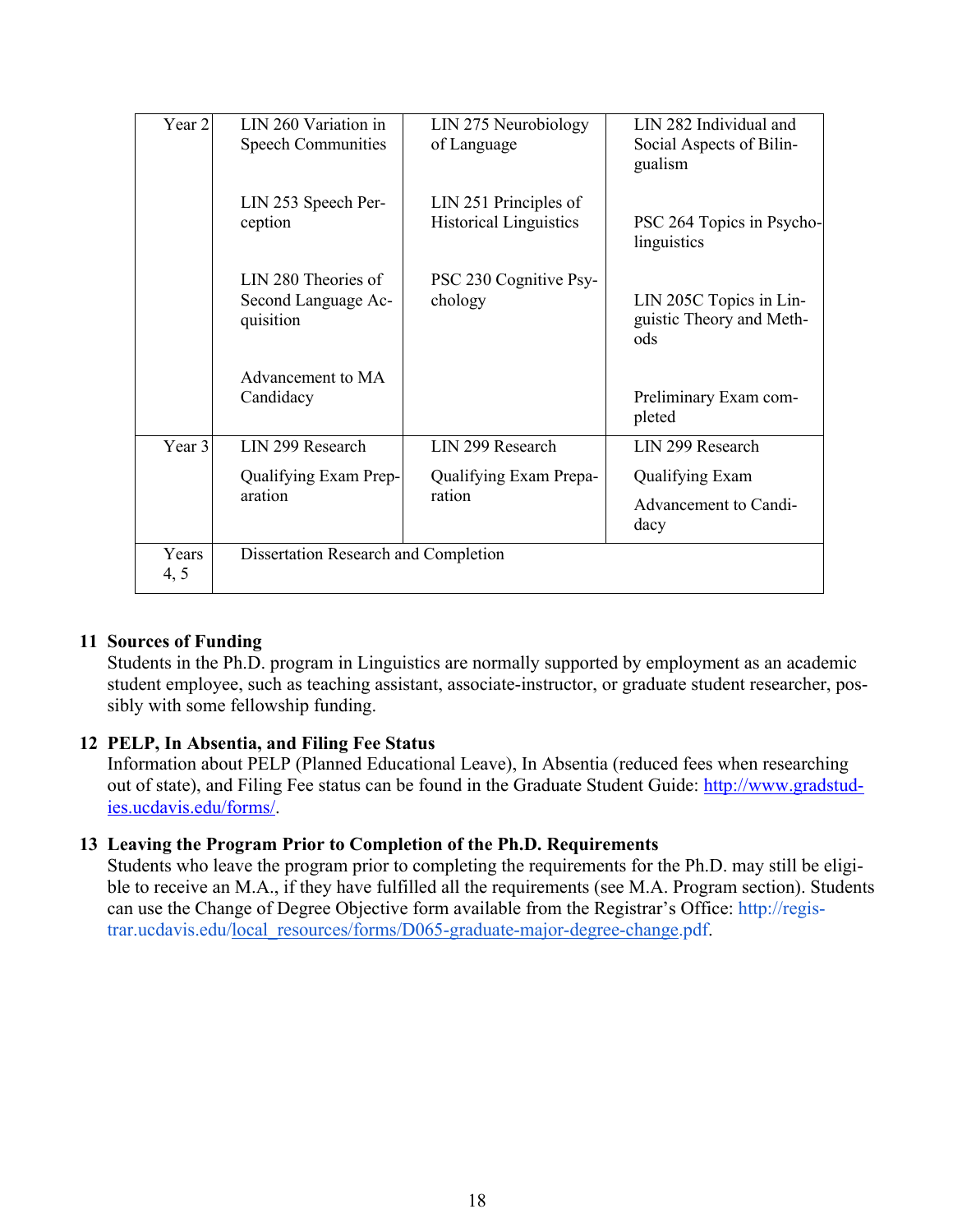## **V. ADDITIONAL CAMPUS RESOURCES**

#### Linguistics Graduate Student Association

The Linguistics Graduate Student Association LGSA promotes interaction and involvement among graduate students in the Linguistics Department and Graduate Program. A portion of the mandatory student fees paid by graduate students is returned to the LGSA through the Graduate Student Association. The LGSA assists the department in organizing orientation activities for incoming graduate students and organizes social activities throughout the year.

#### Center for Mind & Brain, UC Davis http://mindbrain.ucdavis.edu/

The CMB is a research and training unit dedicated to understanding the nature of the human mind from an interdisciplinary perspective. Scientists currently in the CMB, and those who will be recruited to join it, include those interested in a wide range of fundamental questions about how minds are organized. They address these questions using interdisciplinary approaches from social science (anthropology, economics, linguistics, philosophy, and psychology), biological science (behavioral and cognitive neuroscience, physiology), engineering science (biomedical and electrical engineering, computer science), and medical science (neurology, psychiatry and medical imaging). The mission of the CMB included investigation of a variety of questions, some of which include: How does a mind arise from the biology of the brain? What are the neural bases of cognition, personality and self-awareness? How can we characterize intelligence and creativity from an interdisciplinary perspective? What are the limits of nervous system plasticity in cognitive function and how does training influence cognitive-neural organization?

#### Intercampus Exchange

Students may wish to pursue course work in their chosen area of subject concentration at another UC campus; Berkeley, being close is a popular choice. This option is strongly recommended if you have completed your B.A. at Davis. Graduate students who have completed at least one quarter in residence at Davis are eligible to apply for this program. It should be noted that UCB is now on the semester system, and accordingly their terms do not coincide with UCD.

The intercampus exchange student has library, health center, and other student privileges on the host campus. In addition, there is a daily (Monday-Friday) bus service between Davis and Berkeley (see http://taps.ucdavis.edu for current schedule). This service \$5.50 each way and a bus ticket must be purchased in advance from the Cashier's Office in Dutton Hall, or in Berkeley from Parking and Transportation, Customer Service Office, 2150 Kittredge St. It is necessary to reserve a space online at http://berkbus.ucdavis.edu.

Applications for the exchange program may be obtained at the Office of the Dean of Graduate Studies, 252 Mrak Hall, and should be filed with the home Graduate Studies 3 weeks prior to the beginning of the quarter in which the student wishes to participate in the program. Separate applications must be made each quarter. You must obtain the signatures of the Graduate Advisor, the Chair of Linguistics, and the Dean of Graduate Studies.

#### **Fellowships, Tuition Fellowships, Stipends**

The Office of Graduate Studies awards a number of centrally-managed fellowships that range from small stipends of \$1,000 to packages that include full fee waivers and stipends of up to \$25,000. Competition for these awards is campus-wide. To be considered for one or more of these, new and continuing graduate